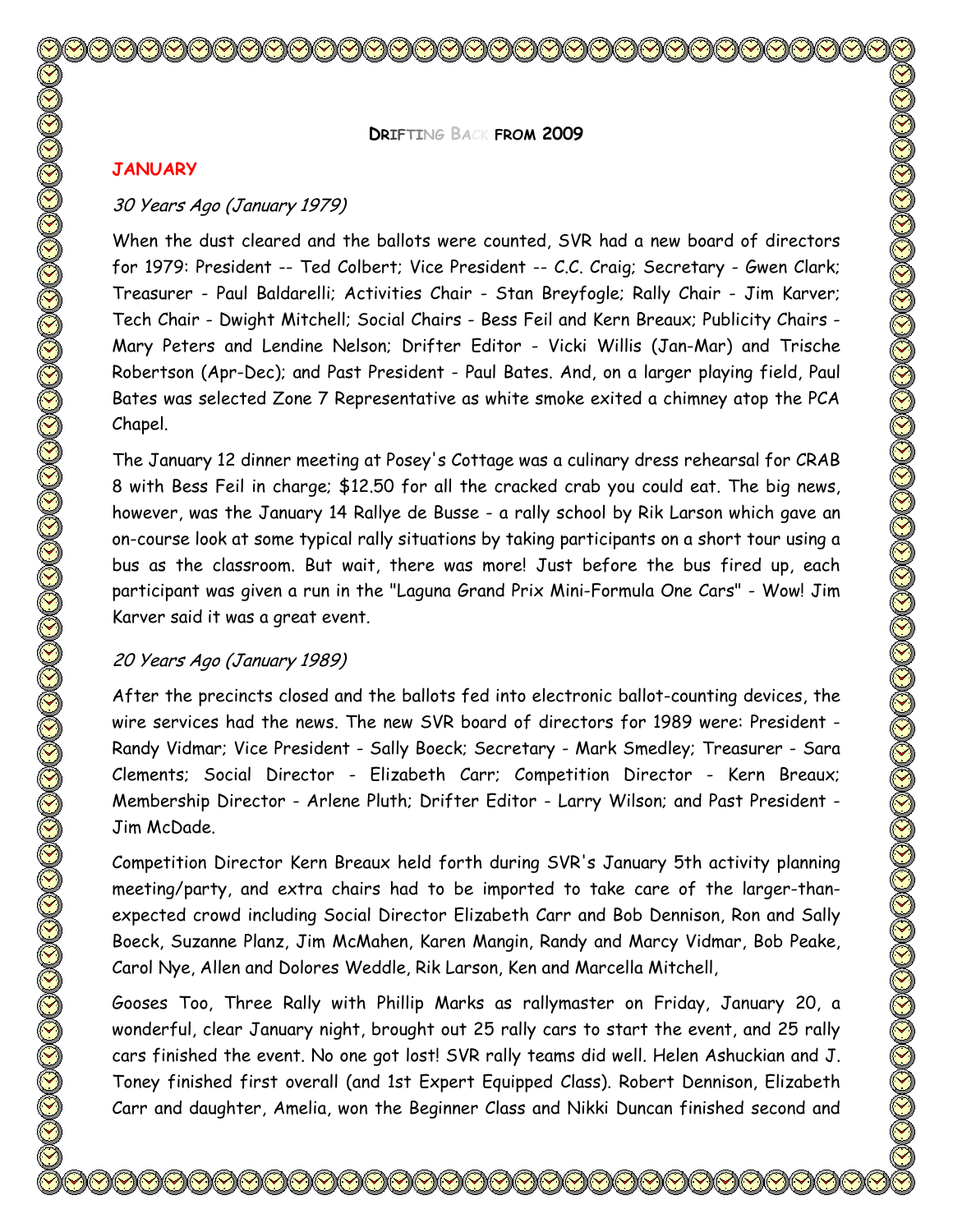Allen Rosenberg 10th in the same class. Event workers were Rik and Lettie Larson, John Clever, Allen and Dolores Weddle, Mike Willis, Sally Boeck, Stan Breyfogle, Dena King, J. Toney, and Larry and Pat Wilson.

Zone 7 Rep, Bud Behrens (Yosemite Region) announced that presidents of nine of the eleven Zone 7 regions met January 21 and established the 1989 Zone 7 autocross and concours schedule which included seven autocross events (one by SVR) and seven concours events (none by SVR). The rally schedule would be determined later.

## 10 Years Ago (January 1999)

SVR officers for 1999 were Bob Peake as president, Tim Fleming as vice president, Jose Uranga as Secretary, Masuo Robinson as treasurer, Kellie Finley as social chair, Cindy McKenzie as membership chair, Glen Brooksby as competition and safety chair, Larry Clark as newsletter editor, and Rik Larson as past president. Larry Clark moved the DRIFTER publishing process from the club's Macintosh computer to a PeeCee platform and neverthe-less did a terrific job despite that handicap. Judy Hanna served as Associate Editor bringing great stories to DRIFTER sheets. Larry and Judy's newsletter work during 1999 would later earn them (and the club) a terrific third-place finish (Class 4) in the annual PCA newsletter contest with the award presented during the PCA Porsche Parade held in Sacramento in the summer of 2000.

The January 8 SVR Planning Meeting at the Round Table Pizza on Greenback Lane featured Tim Fleming working the crowd on the microphone and Kellie working the flip charts to record suggestions for 1999 events. Tentative events and chair-people included salmon fishing (Ambrozewicz), wine tours (McMahen), McClellan AFB museum tour (Vidmar/Weddle), progressive dinner tour (Swenson/Hanna), oyster tour and barbecue (Catherwood/McKee), Octoberfest (Sisson), and a visit to the shooting range (Vidmar).

In advertising her January 29 White Elephant Gift Exchange, event chair Tambra Kroetz pleaded for members to unload those unwanted holiday gifts at the annual gift exchange at Chuck's Grille in Folsom. And, she got treasures! How about a Volkswagen toilet paper dispenser finally won by Kent Brandon. Or, a gargoyle with lights won by the Jeff Kinder. Or, better yet, faux-leopard fur handcuffs with key won by Cindy McKenzie. Wow, does that get you worked up, or what?

# **FEBRUARY**

# 30 Years Ago (February 1979)

Among the new members joining the club in February were rallyists George and Nona Morley with their 1972 Porsche 911S, a car they said they would keep forever. They were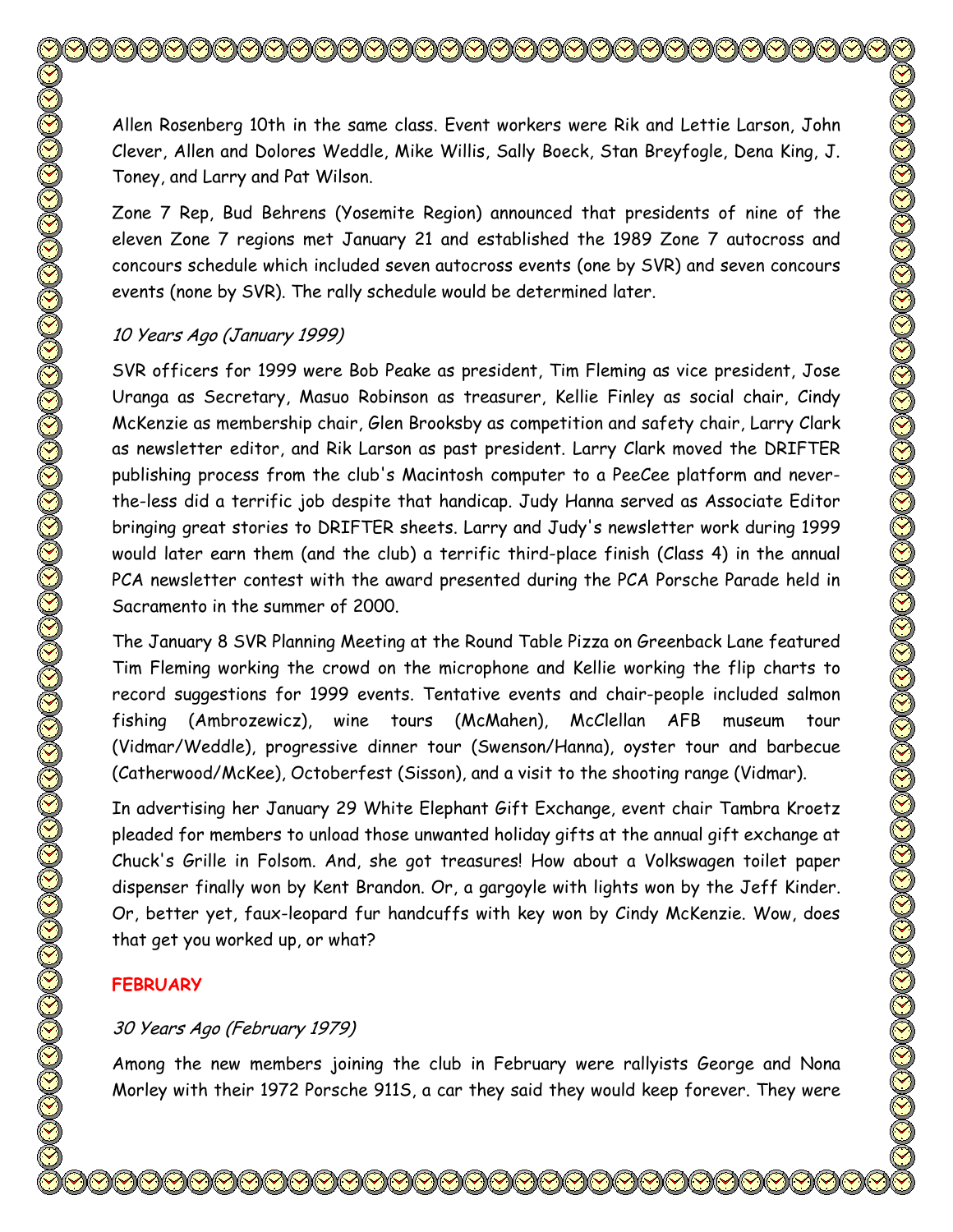probably aghast to see in the February DRIFTER that Loose Lips Jim Karver had revealed many of their friends secret rally-name: Loose Goose, Bruce Moose, the Snake, L3, Hedgehog, Reverend Rod, Sister Singh, Yosemite Sam, Stanley Screw, Donna Two, Gabby, Sleeper & Sport, Curta von Halda, Stick, Buzzard, The Dunk, Bad Guy, Hard Nose Charlie, Dingy, Penguin, Maid Marian, Always Lost, Never Found, Turkey Neck, Chilli, and Hot Tamale, just to name a few. This is hot stuff, and should be incorporated with other newmember orientation topics! Will the next Karver revelation be secret rallyist handshakes?

The February DRIFTER also featured many photos taken during the December Christmas frolic, and four of them showed a certain disguised Santa Claus with a traditional hat and mustache/beard, and non-traditional sunglasses and nomex racing suit. The get-up was so outrageous, it could have been Darrel Overstreet, or. . .it could have been Judge Clint deWitt. Yeah, probably Judge deWitt.

During the February 2 Dinner Meeting at Aomi's, SVR Treasurer Paul Baldarelli announced Share-the Wealth contributors included Autosport Technology (Dwight Mitchell), Strutz Jewelers (Ted Strutz), Continental Auto Service (Wyn Robertson), Overstreet Racing Enterprises (Darrel Overstreet), Mutual Life (Kern Breaux), Paul Bates, Niello Porsche-Audi, and Lasher Porsche-Audi.

## 20 Years Ago (February 1989)

Odds 'n' Ends: Minutes of the February 8th board meeting reported that DRIFTER editor, Larry Wilson, upgraded the club's computer equipment (Mac Plus with two floppy disk drives) to the absolute cutting-edge of future technology by purchasing a 30-meg hard drive and a 2400-baud modem at the recent MacWorld show in San Francisco. Consensus said future editors would never need more capacity. Never, ever. Membership Director, Arlene Pluth, reported that a prospective SVR member, employed by the CHP, appropriately has a copper-colored Porsche. The board, noting that such juxtaposition was very important, voted unanimously to grant membership to this fine officer. Secretary Mark Smedley noted the meeting was adjourned promptly at 9:28 P.M. The February 9 Dinner Meeting, chaired by Marie Smith, was held at The Old Spaghetti Factory at Hazel and U.S. 50.

SVR Treasurer, Sara Clements, noted in the February DRIFTER that the club's Goodie Store had accumulated several collectable items such as the SVR "1970 Region of the Year" cloth patch, and "Tinklers" from CRAB 8 (1979) which were ceramic wind chimes in the shape of five different model Porsches made by noted Sacramento ceramic artist, Jo Ann Marquardt. According to the wrapper sticker, the Tinklers retail price was \$17.00.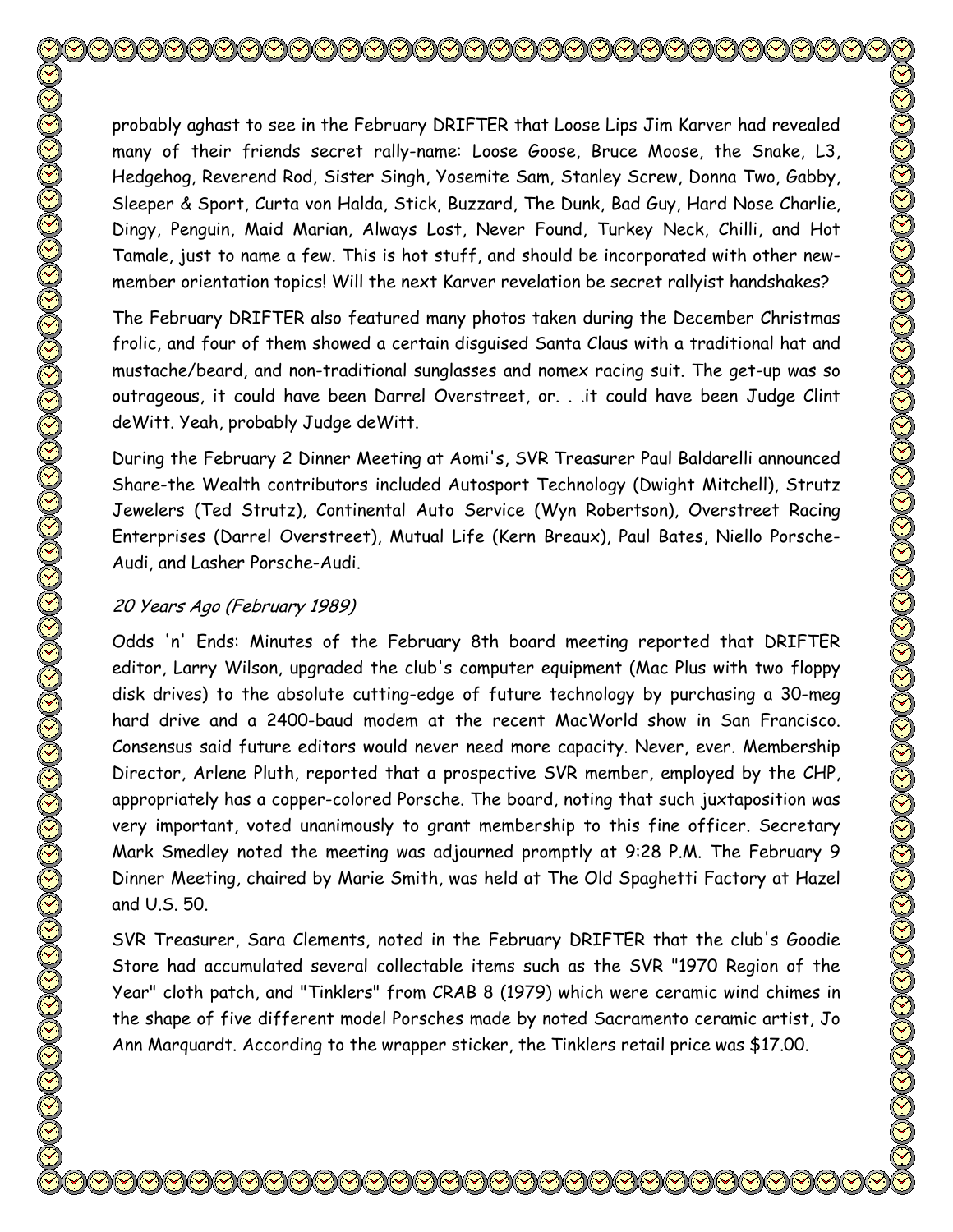# 10 Years Ago (February 1999)

SVR rallyists did extremely well as they helped to launch the 1999 Zone 7 rally series by running Diablo Region's February Frolic Rally on St. Valentine's Day, February 14th. The route covered lightly traveled roads around the Livermore area. J. Toney and Helen Ashuckian took first overall with a total error of TWO seconds for the six rally legs (four zeros and two ones). Al Armellini and Rik Larson won Class C with a score of 47, and Larry and Mary Clark took second in the class with a score of 53. Kirk and Linda Bradford finished second in Class B with a score of 491.

Jim and Kellie Finley hosted the February 18 Valentine's dinner meeting at the Old Spaghetti Factory in Roseville, and Judy Hanna's DRIFTER headline, "Valentines, pasta, Dumbkopf highlight February dinner," says it all. Randy Vidmar, the new Dumbkopf award chairman, explained the rules of this prestigious award and how candidates are evaluated by the "clap-o-meter." First up was Randy himself for breaking all the wine glasses in his picnic basket. Next, Randy's wife, Maureen, for getting lost on an autocross course. Then, Larry Clark got consideration for mixing up telephone numbers in THE DRIFTER. But, new member Mike Linville nailed it, as explained by Jim McDade, for sampling a mysterious fluid leak under his Porsche which was created by Max, the "leaking dog." The clap-ometer never lies. Linville would have received the award on the spot if the Dumkopf chair had remembered to bring it to the meeting.

# **MARCH**

# 30 Years Ago (March 1979)

The March 4 "Shakedown" autocross, chaired by Geary Lyon and Stan Breyfogle, was the first of the year for SVR and brought out 112 drivers (netting the Club \$100) looking for championship points in the Sacramento Valley Sports Car Club sanctioned event at Cal Expo. First-place finishers included Kern Breaux, Rich Farlinger, Larry Wilson, Sally Weddle, Jim McDade, and Clint deWitt. Workers included the afore-mentioned drivers plus Mike Willis and Pat Wilson. After the regular competition was over, SVR drivers continued with practice runs, two in each direction, in preparation for the upcoming Zone 7 event.

The DRIFTER reported that Lendine Nelson and Mary Peters would assemble SVR's 1979 scrapbook containing photos and text copy that might be needed to accompany SVR's submission to PCA for Region of the Year consideration. President Ted Colbert announced the appointment of Geary Lyons as Speed Events Chair, and the appointment of Trische Robertson as DRIFTER editor taking over in April from Vicki Willis who returns to "civilian life" to give more time to her 15 month-old daughter.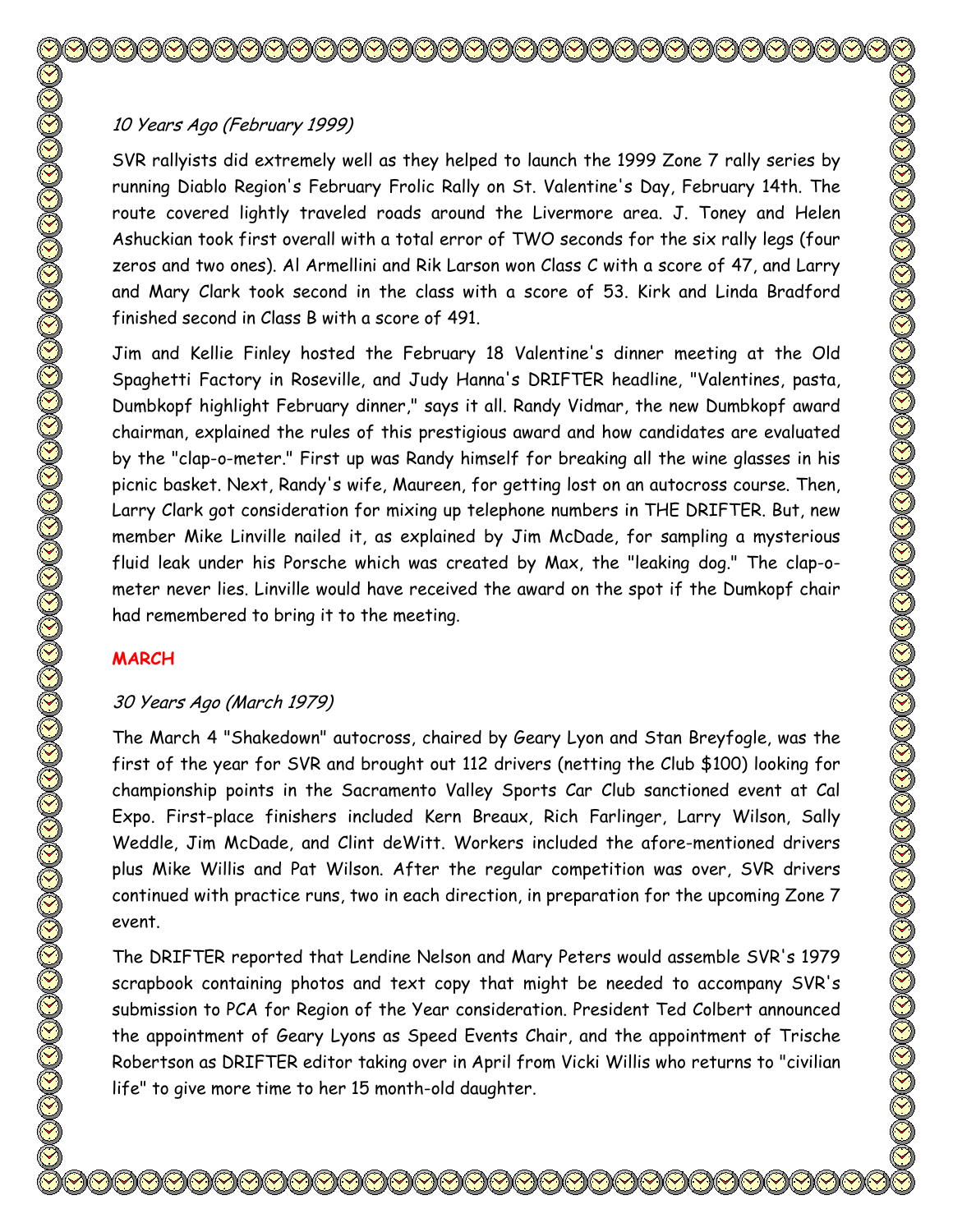At the March 8 board meeting, Vice President C.C. Craig announced a New Members Committee was formed (Linda Mitchell, Lendine Nelson, Mary Peters, Kern Breaux, and Luana Craig) and would hold a new members party at The Mushroom, April 11. Craig also announced 113 entries were on hand by March 4 for CRAB 8, April 20-22. The March 16 SVR rally was chaired by Stan Breyfogle and attracted 30 rally cars and lots of rain and cold weather. Jim and Denise Boswell finished first in Novice Class, and Jim and Joyce Karver took the Expert Unequipped Class.

#### 20 Years Ago (March 1989)

THE DRIFTER (April issue) announced the March 5 arrival of Clayton Timothy Wilson and congratulated his parents, Michael (a DRIFTER advertiser) and Karen Wilson. (Clayton is now a sophomore at Oregon State University.)

The March 16 Dinner Meeting at newly-opened Gwen's Of Course restaurant at 4401 Hazel Avenue, Fair Oaks, chaired by Allen and Dolores Weddle, provided a choice of 6 entrees: Chicken Divan, Halibut Steak, Red Snapper, Pepper Steak, or New York Steak, all at \$13.00 including tax and tip. Social Director, Elizabeth Carr, said it was a perfect place for a SVR gathering.

The March 10-12 SVR Ski Weekend, chaired by Gary and Alma Thompson, journeyed to Tahoe City and brought out SVR's hard-core skiers and devout non-skiers alike including Elizabeth Carr and Bob Dennison with their daughter Amelia, Herb and Jan Hoover, Tom and Tambra Kroetz, Bruce Mills and Barbara Rodrigues, Ray and Sara Clements, Jim and Sheila McDade, Bob and Beth Jacobson, Larry and Pat Wilson, and Bob and Marian Berriman. The weather was perfect with 8-inches of snow around 3:00 A.M. Saturday morning, and clear, blue sky through Sunday evening. If you didn't ski at Alpine, you shopped at Tahoe City or Truckee, or visited Cal-Neva gaming rooms. Bob Jacobson arranged the grand meal Saturday night at Bocci's Italian Restaurant. Wow, what a great weekend!

## 10 Years Ago (March 1999)

The March 11 Dinner Meeting was held in cave-like room at Yager's Tap House in Folsom which, according to a sign on the wall, served as a WWII bomb shelter for the entire city of Folsom. Dumbkopf Chairman, Randy Vidmar, announced he located the Dumbkopf award, so it finally reached Mike Linville (from Rik Larson's hands). Allen and Dolores Weddle introduced their friend from Germany, Guenther Lang, who kept Kent Brandon and Cindy McKenzie entertained because they were soon traveling to Stuttgart. In the absence of Bob Peake, Tim Fleming held forth during the meeting.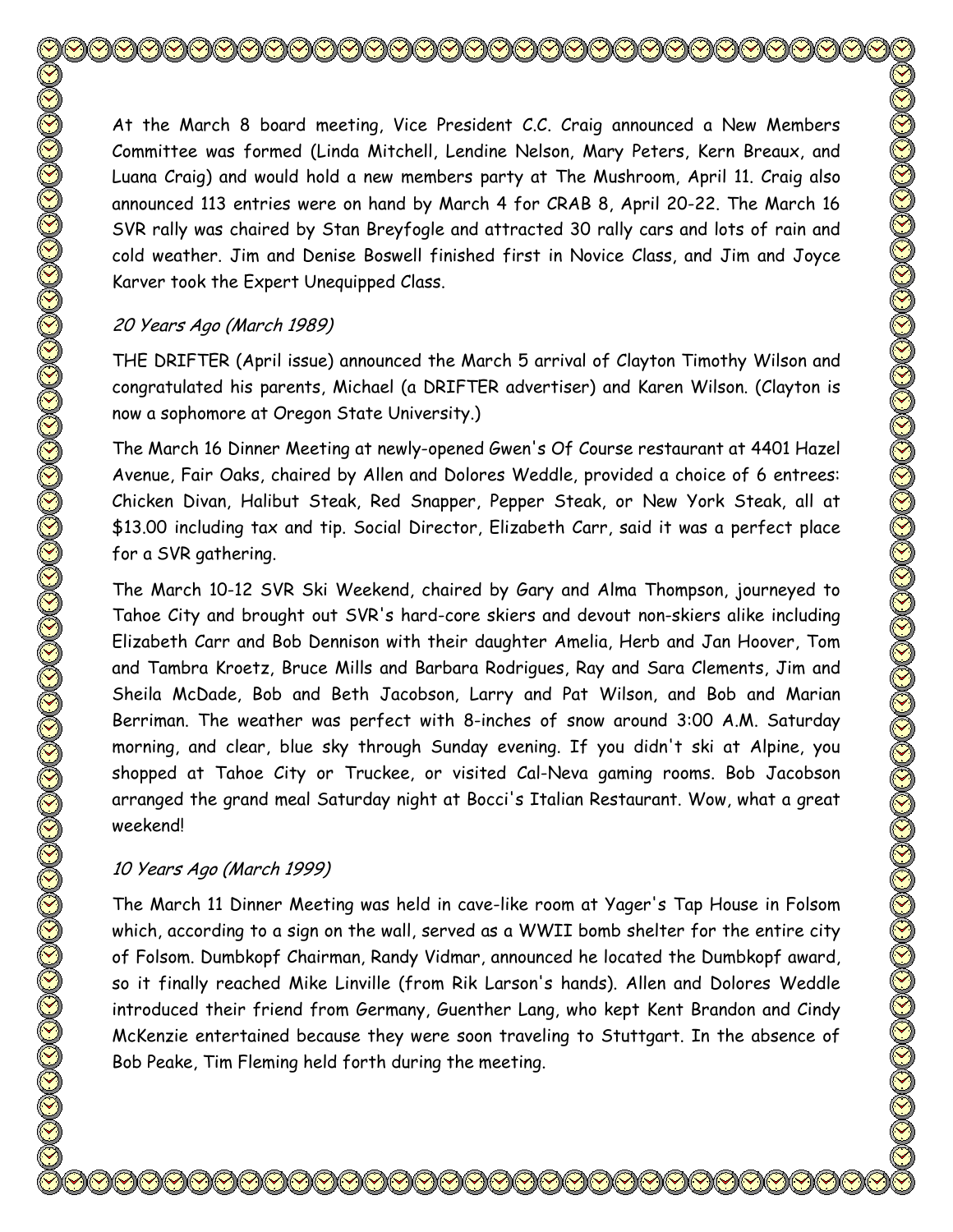The March 28 Zone 7 Concours by SVR at Niello Porsche had 20 cars entered for judging and an additional 20 cars on display only, according to event chair, Kent Brandon. Judging began at 10:30 AM and trophies were awarded at noon (which has to be an all-time speed record for such things in Zone 7). SVR competitors won most everything in sight: Stuart McIntosh won the 356 Wash 'n' Shine class, Mark Smedley and Ted Blake placed 1st and 2nd respectively in the 356 Full Concours class with Jason Daley fifth and Derek Drake sixth in the same class, Jim Finley placed 2nd in the Water-Cooled Street class, Joe Pitta won the 914 Wash 'n' Shine class, Gerry Wade won the 914 Street class, Glen Brooksby won the Competition class, Phil Lawrence and Jeffery Pisciotta tied for first in the 911 Wash 'n' Shine class, and in the 911 Street class Kent Brandon finished second with Alan Nishimoto and Lowell Irwin third and fifth respectively. A new award, "The Entrants Choice," went to Mark Smedley and his totally original 356 Coupe. Mike and Sue Ambrozewicz's bratwurst lunches made the day totally successful. Totally.

#### **APRIL**

## 30 Years Ago (April 1979)

SVR odds 'n' ends: "Fool's Gold," the name of SVR's April 1st rallye/tour, chaired by Trische Robertson and Diane Colbert, took 14 cars from Folsom to Coloma (only 7 avoided off-course deviations) for a scrumptious dinner at the historic Vineyard House. In his May DRIFTER article, Activities Chair Stan Breyfogle said the April 7 Tech Session at Lasher Porsche-Audi was great entertainment, and educational as well, with Dwight Mitchell and Mike Willis expounding on brake, clutch, shock, and transmission matters. The April 8th Zone 7 AX by Redwood Region held at Solano Community College, Fairfield, was named "Hornblower's Special" and appropriately chaired by Emmett Wilder.

The SVR new members party at The Mushroom, April 11, attracted new members George and Nona Morley, Nancy and Bob Kilburn, Rob Scherer, Al and Lettie Feuerstein, Carol Webber, Jim Crow, and Ron Posey. Old members helping with the meet and greet included C.C. and Launa Craig, Bess Feil, Cindi and Kern Breaux, Stan Breyfogle, Geary Lyons, Mike and Vicki Willis, Michael and Mary Peters, Lendine and Bill Nelson, Dwight and Linda Mitchell, Sally Weddle, Joyce Karver, and Paul Baldarelli.

The April 20-22, CRAB 8 event, Mike and Vicki Willis, chairs, was a great success with 140 cars registered (a record at the time). The Friday headliner was the first ever aftersundown gymkhana by Paul Bates with the course outlined by 100 construction blinker lights. No headlights allowed. Dale Bates and Julie Arnold won in the dark. Delores and Sally Weddle won the Friday tour, and after 150 drivers did their best at CalExpo, Emmett Wilder, Redwood Region, was the fastest, and wife Marlese the fastest woman, both in the ex-Reitmeir 914-6. Sally Weddle won the Snidely Whiplash Bass Ackwards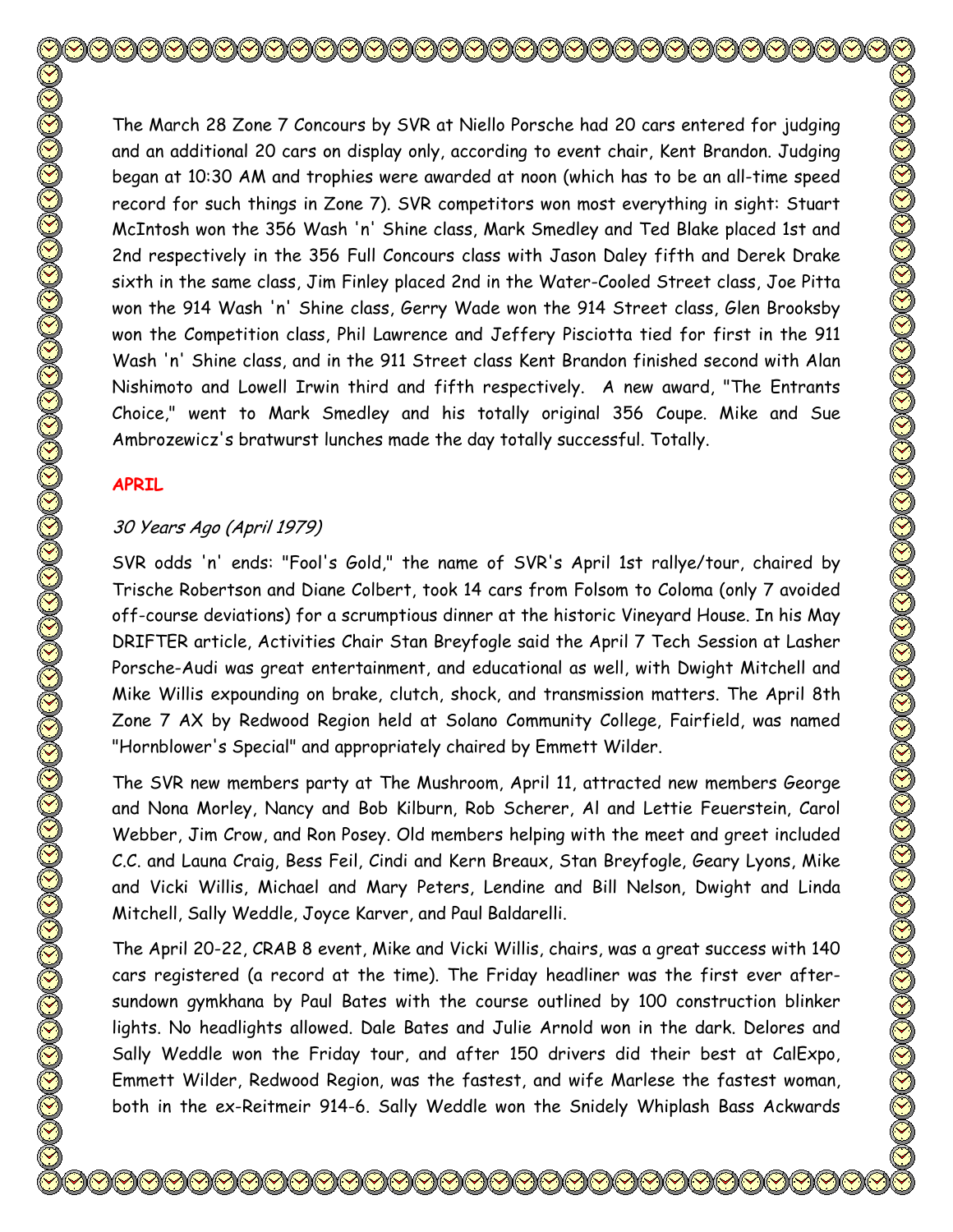award. Competition was stiff as 90 rally-cars made their way into the Delta and Club Lido, downtown Ryde, and the expanding communities of Walnut Grove and Locke. Overall winners were the Unequipped entry of Dale Newhouse and Carol Anne Powell with an error of 81 seconds.

#### 20 Years Ago (April 1989)

April 2 Muir Woods Tour by Randy & Marcy Vidmar and Phil & Jean Keith promised a fresh morning walk through nature's wonderland, Muir Woods in Marin County followed by a picnic at Stinson Beach. Those who enjoyed the Vidmar/Keith production included Richard and Linda Dern, Herb and Jan Hoover, Kirk and Linda Bradford, Marion Berriman, Suzanne Plantz, Jim McMahen, Pat and Larry Wilson, Allen and Dolores Weddle, Ron and Sally Boeck, and Gary and Alma Thompson.

The April DRIFTER featured stories about two SVR racers, each from a different racing era: Arnold O'Shields, in his 1966 Porsche 911, won the 1988 San Francisco Region, SCCA, GT-2 class championship after defeating his opposition in a year-long battle at Sears Point and Laguna Seca race courses; and Oran Crumley, who in the early 1960s raced his 1954 Porsche 356 Carrera (4-cam) Speedster in C-Production SCCA races at Vaca Valley, Cotati, Port of Stockton, and Laguna Seca race courses. Trish O'Shields and Sally Snoop contributed the articles and photos. Arnold and wife Trish joined the club in 1973, while Oran and wife Grace were the only 30-year PCA members in SVR as of April 1989.

The highlight of CRAB 18, April 21-23, chaired by Stan Breyfogle, was the cleaning, polishing, and waxing of John Clever's old-but-never-before-washed white 944 under the cover of darkness Friday night in the Red Lion parking lot while John was knocking-back crab cocktails in the welcome party. Jeff Lateer of Golden Gate Region led the mischievous bunch who did the deed to the car's LEFT SIDE, ONLY. It was as if they had masked the car perfectly down the middle, front-to-rear. What contrast! Meanwhile … Tom and Tambra Kroetz won the Crabbiest car competition, and class winners in the Brian Perry's nighttime funkhana were Ron and Sally Boeck, Bruce Westrup and Mike Willis, and Jim McDade and Kirk Bradford. J. Toney wrote the rally won overall by the team of Rik Larson and John Clever. George and Nona Morley won their class. On Sunday, the SVR autocross class winners were Tom Kroetz, Bruce Westrup, Dwight Mitchell, Pat Wilson, Marcella Mitchell, Sally Boeck, Chris Summerville, and Linda Mitchell. Art Seeger, Yosemite Region, won the Snidley Back-Asswards Whiplash Award, deservedly so.

#### 10 Years Ago (April 1999)

Twenty-six drivers checked-in for the April 3 SVR Autocross at Mather Field chaired by Glen Brooksby. A pre-race sprinkle gave way to mostly sunny but very windy conditions for the year's first SVR autocross, a very successful event made possible by SVR's faithful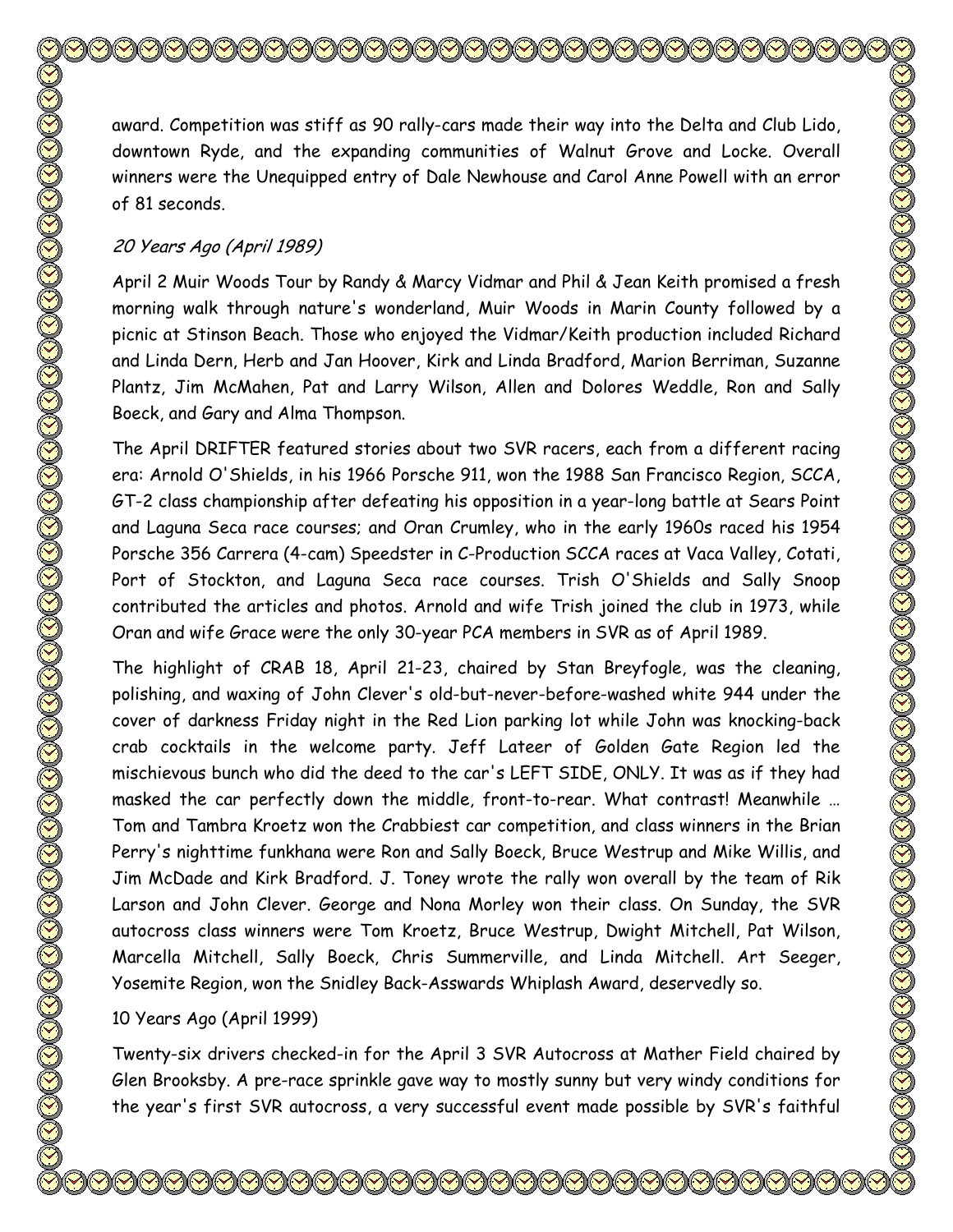workers Bill Winkler, Doug DeVetter, Tim Howard, Russ Hildebrand, John Kessler, Tim Fleming, Warren Walker, Kern Breaux, and Don Zinke. Mike and Sue Ambrozewicz were there to make sure everyone had a bratwurst lunch. Pat Costin (Sierra Nevada Region), Glen Brooksby, Tim Fleming, Bill Winkler, and Bill Thorp had the five best times of the day. Tania Bentler, Toni Smith, and Eugenie Thomas had the three best ladies lap-times. Mark Judish earned the top rookie time in Mike Ambrozewicz's trick 914. Allen and Dolores Weddle had their annual Champagne Brunch Tour on April 11, and this time it went to Robbers Roost, built of granite and glass on the side of a hill in Foresthill at the 3200-foot level. It sounded so irresistible that 59 members signed up for the tour - and they weren't disappointed. A scrumptious buffet with fresh fruit, croissants, omelets, blintzes and crepes, bacon and sausage, a carving station with roast beef and ham, eggs Benedict, potatoes, salads, and pasta, along with free-flowing champagne served in our spacious private room helped to top off a beautiful drive and day. Sally Boeck gave out door prizes including dinner for two at the Robbers Roost won by Kent Brandon and Cindy McKenzie. Wyn and Linda Robertson and Marv and Marie Smith shared stories about other long-time SVR members. Greg Peart had trouble getting around with a cast on his leg, but Cyndee provided plenty of help.

#### **MAY**

#### 30 Years Ago (May 1979)

In the May issue, DRIFTER editor Trische Robertson announced her marriage to John Meeker. In addition to the usual receipt of wedding gifts, Trische said they made a very nice gift to the casino in Reno's MGM Grand, which dealt a blow to her schedule for the return of her 912 to road-going status. Other breaking-news in the same issue: Club treasurer Paul Baldarelli announced the SVR treasury had climbed to "about \$800," a previously unheard-of balance; and, Jim Karver, in his monthly rally-tips column, revealed that he preferred chartreuse over all other color possibilities for highlighting important phrases in rally instructions. Readers could almost hear Jim's breathing pick up a bit when he wrote, "The chartreuse color really stands out."

May 13 Mother's Day Brunch at the Sacramento Inn, with Bess Feil in charge, was a blast! The highlight of the day was the unanimous vote of all present to bestow the SVR Dumbkopf Award to the ENTIRE SVR BOARD OF DIRECTORS because they couldn't remember what date they had set for their May meeting. Trische Robertson accepted the award on behalf of the board and said, "It ain't easy out there on the Yellow Brick Road, but we're learning."

20 Years Ago (May 1989)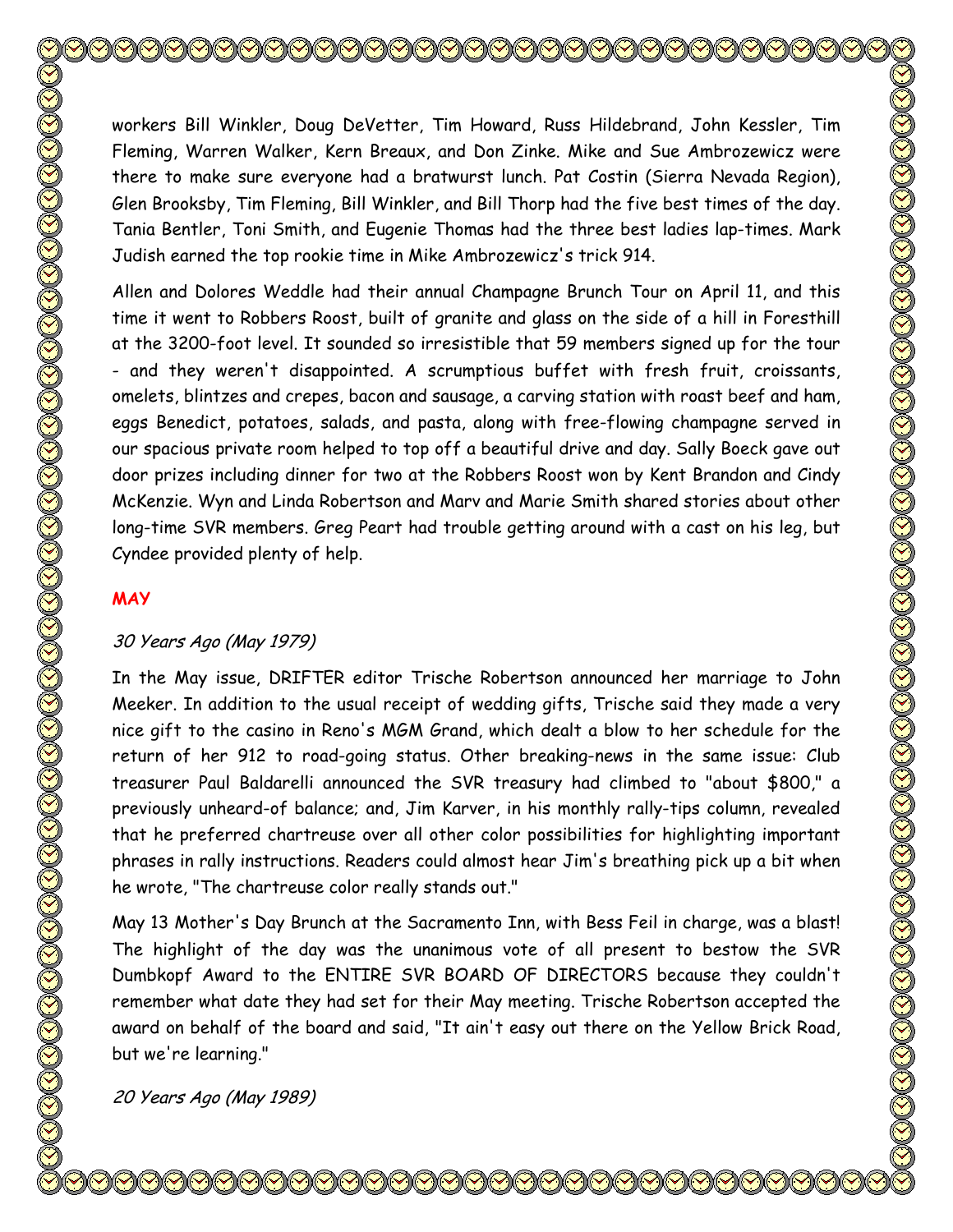The May issue of THE DRIFTER was the first issue printed by Enterprise Printing. What an improvement! The SVR-Enterprise relationship would last eight years until the end of 2006. In the same issue, SVR President Randy Vidmar announced that Gary Thompson accepted the job of Charity Chairperson and was already at work on the September 17 charity auction.

Publicity for the May 19 "The Real McCoy" rally, with Ron Boeck at the helm, asked entrants to "follow our intrepid rallymaster, where few have dared to go, through the wilds of the Delta levees, bogs, and sloughs in the dead of night." And with the promise of cheap thrills and a ride on the U.S.S. Real McCoy, who could pass-up that invitation? Not many, as it turned out, with a huge turnout of workers and entrants. Ron lied, however. . .the ride was on the U.S.S. J-Mack ferry, which was not the Real McCoy. The top winners were Ray and Sara Clements, first in Expert-Unequipped Class; and, Helen Ashuckian and J. Toney, first in Expert-Equipped Class. But, wait - there's more! Ron Boeck also won the SVR Dumbkopf Award when during the awards ceremonies it was discovered that ALL TEN TROPHIES were engraved, "First Place, Expert-Unequipped Class." Nobody listened to Ron's protest that Ray Clements ordered and pickup the awards.

Allen and Dolores Weddle led 26 cars on the May 21 Gold Country Tour with a brunch and champagne destination at the Buckeye Restaurant in Georgetown. The Willis family provided back-door supervision on the tour, and Marv and Marie Smith brought chocolatechip cookies for in-route nourishment. Mark Hirst and Herb Hoover were big winners in the wine door prize department. Jack and June Samples helped to get the bar in suitable condition in advance of the group's arrival.

# 10 Years Ago (May 1999)

CRAB 27, April 30 - May 2, with Mike and Sue Ambrozewicz co-chairs, was a smashing success. The Sheraton Hotel in Rancho Cordova served as event headquarters and site for the registration party and gymkhana with the CRAB banquet at the Folsom Community Center. On Sunday, the concours and beer 'n' brat finale was held in Fair Oaks Park. The Friday night gymkhana, Rich McGlumphy chair, was the usual laugh-a-thon, but competition was serious with the team of Tom Provasi and Tim Fleming having the fastest time of 251.47 followed closely by Ron and Sally Boeck with 254.75. Mike and Michelle Willis placed second in Class B with a score of 317.76. On Saturday, Rich Swenson and Judy Hanna led the CRAB Wine Tour through the foothills of Amador and El Dorado counties while thirty-one other drivers tested the CRAB autocross (Kern Beaux, chair). Tom and Sandy Provasi took TTOD (top time of day) for men and women respectively at the autocross. Bob Hollman not only took 1st in Class A in his 1956 356A, but on Sunday he took first in Class 4 AND People's Choice Award in the concours. Also at the concours, Jim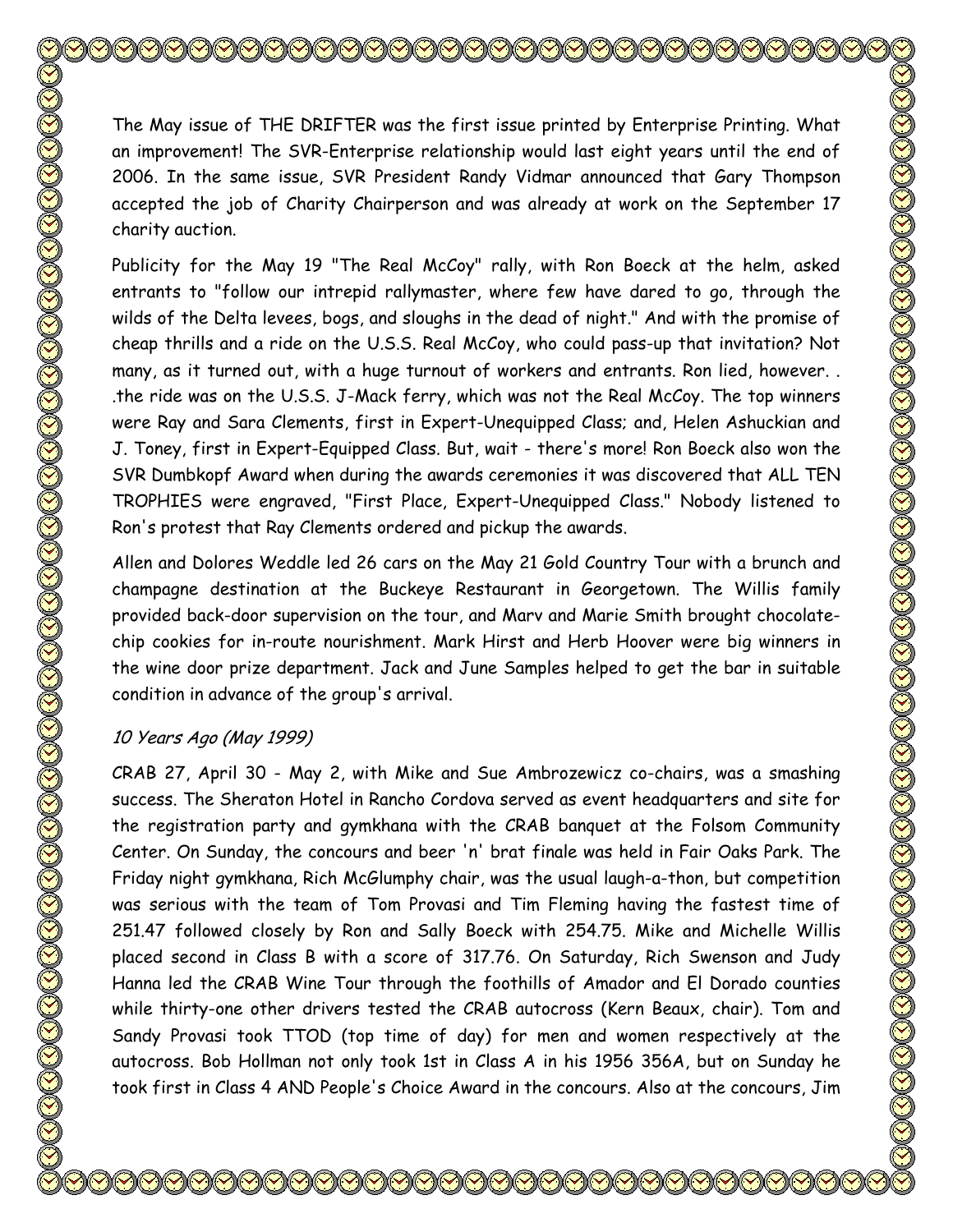and Linda McMahen won first in Class 2 and Tom and Jude Sisson second in the class for rally entrants. Twenty-nine cars entered the CRAB 27 rally with Larry Clark as rallymaster. Six SVR teams finished in the top eight overall. Helen Ashuckian and J. Toney had the low score of the rally (79 points) with Ira and Carol McKee in second with 107 points. Tina and John Murphy with 121 points, Tom and Jude Sisson with 139 points, and Ron and Sally Boeck with 141 points took fourth, fifth and sixth, respectively. Kirk and Linda Bradford finished 8th with 200 points.

On May 8, SVR held the second Zone 7 rally of 1999, "May Flowers," with Phillip Marks rallymaster. Fifteen rally teams registered for this three-hour, three-leg time and distance rally. The start was at Mocha Joe's in Davis, and the most distant checkpoint was in Rio Vista. Three SVR teams were entered. Tom and Jude Sisson won the Novice Class with a score of 235 points. J. and Cameron Toney were 3rd in Expert Class with 213 points, and in the same class Larry and Mary Clark were 5h with 900 points. SVR workers included Rik Larson, Richard Wetzel and Pat and Larry Wilson.

## **JUNE**

#### 30 Years Ago (June 1979)

The SVR Tech Session, June 3, at Autosport (under the radar at Condor Court in Carmichael) by Dwight Mitchell covered the 911 engine, from a very basic discussion of the entire engine operation to a look at a partially assembled engine at each major step along the way for 20 members in attendance.

The June 9 Porsche-Corvette Challenge at Cal Expo limited participation to 75 Corvettes and 75 Porsches, \$5.00 entry fee. According to SVR event chairman, Ted Colbert, the date was re-scheduled several times before SVR and the Corvette Owners Club of Sacramento could finally agree on car classification rules. This may have been the last Porsche-Corvette Challenge since Porsche drivers won 9 of 13 classes and the TTOD driver, Gary Walton in a 914, beat the nearest Corvette by four seconds. Stan Breyfogle helped run the event, Dwight Mitchell designed the course, Jim Bonney helped with tech, Sally and Delores Weddle worked registration, Jack Samples and the Burkes did the grid, the Wilsons helped with timing, and announcers were C.C. Craig, Kern Breaux, Kirk Bradford and Paul Bates.

The June 16th Luau at Bess Feil's home promised a memorable event right down to the apple in the roast pig's mouth from Kato's Katering and topped off with live Hawaiian music and Polynesian dancers from the Zombie Hut. Kern Breaux was in charge of keeping the Mai Tai assembly line moving.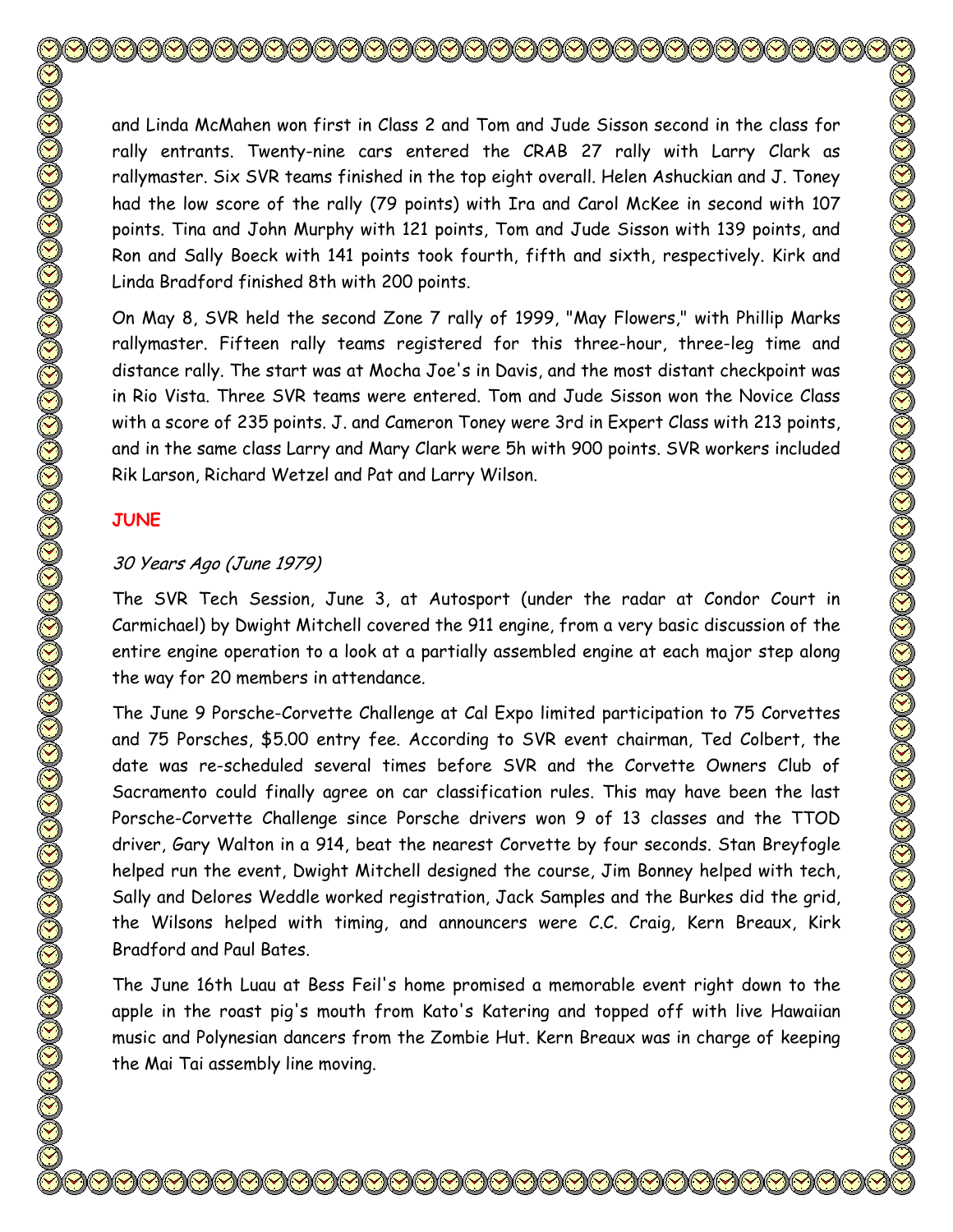The June DRIFTER announced the Grand Opening of Superior Motor Cars, 1740 Eureka Way in Redding, as the newest Porsche-Audi-VW dealer in Northern California featuring SVR-members Bill Rhea (owner and president), Gary Waldsmith (sales manager), and Mike McCracken (parts manager). The addition of Superior Motor Cars gave THE DRIFTER three Porsche dealers as newsletter advertisers (with Wes Lasher Porsche on Florin Road and Niello Porsche on Madison Avenue).

#### 20 Years Ago (June 1989)

The June issue of THE DRIFTER featured a story entitled, "Can an Older Woman Help a Younger Man Find True Happiness?" by Pat Wilson about her experience as an instructor at the April Zone 7 autocross school. At the conclusion of the school, her male students said, "yes you can," and they did. But, Marian Berriman worried aloud to her instructor, Sally Boeck, "Will Bob still love me once I become the faster driver of our household?"

The June 24 Brand X Autocross at Cal-Expo, chaired by Kern Breaux, was a smashing success (well, not literally). As the sun came up, Kern had plenty of course setup help from Mike Willis, Dwight Mitchell, Ken Mitchell, Randy Vidmar, Rich McGlumphy, Greg Peart, and Mike Browning, plus some PCAers from other Zone 7 regions including Len Harrington, Dan Holly, and the Beltzes from Yosemite Region, Hank Watts and Catherine Chrisafulli from Loma Prieta Region, and Sandy England from Redwood Region. Those SVR drivers attacking the course included Nikki Duncan, Don Girard, Kevin Alioto, Bob Peake, and Cathy Wolfe. Forty-three drivers turned out for the autocross and informal school, and they each got six runs until "Miller Time" was declared at 4:00 P.M.

#### 10 Years Ago (June 1999)

#### June 6 Sail Tour

The June 10 Dinner Meeting at the Old Spaghetti Factory, chaired by Herb and Jan Hoover, was a perfect setting for awarding the Dumbkopf Award to Bob Peake, TWICE! Yes, that's correct - he won it for two separate transgressions. Dumbkopf #1: Bob showed up at an autocross as an instructor in his 914-6 that had only one seat. Okay, Bob, where does the student sit? Dumbkopf #2: He shows up to run the next autocross without first emptying the car's trunk. The event was stopped after most had completed their first run because of oil on the course and grid. All cars were inspected - it was Bob's 914 with a pool of fresh oil underneath. Opening the trunk revealed a freshly broken new can leaking oil through holes in the trunk floor. The clap-o-meter went off the scale.

The June 26 SVR Autocross at Mather Field was the third event on the 1999 SVR autocross series, chaired by Glen Brooksby. The 0.65-mile course, designed by John Kessler, was a challenge to all 34 drivers participating. Glen Brooksby took top time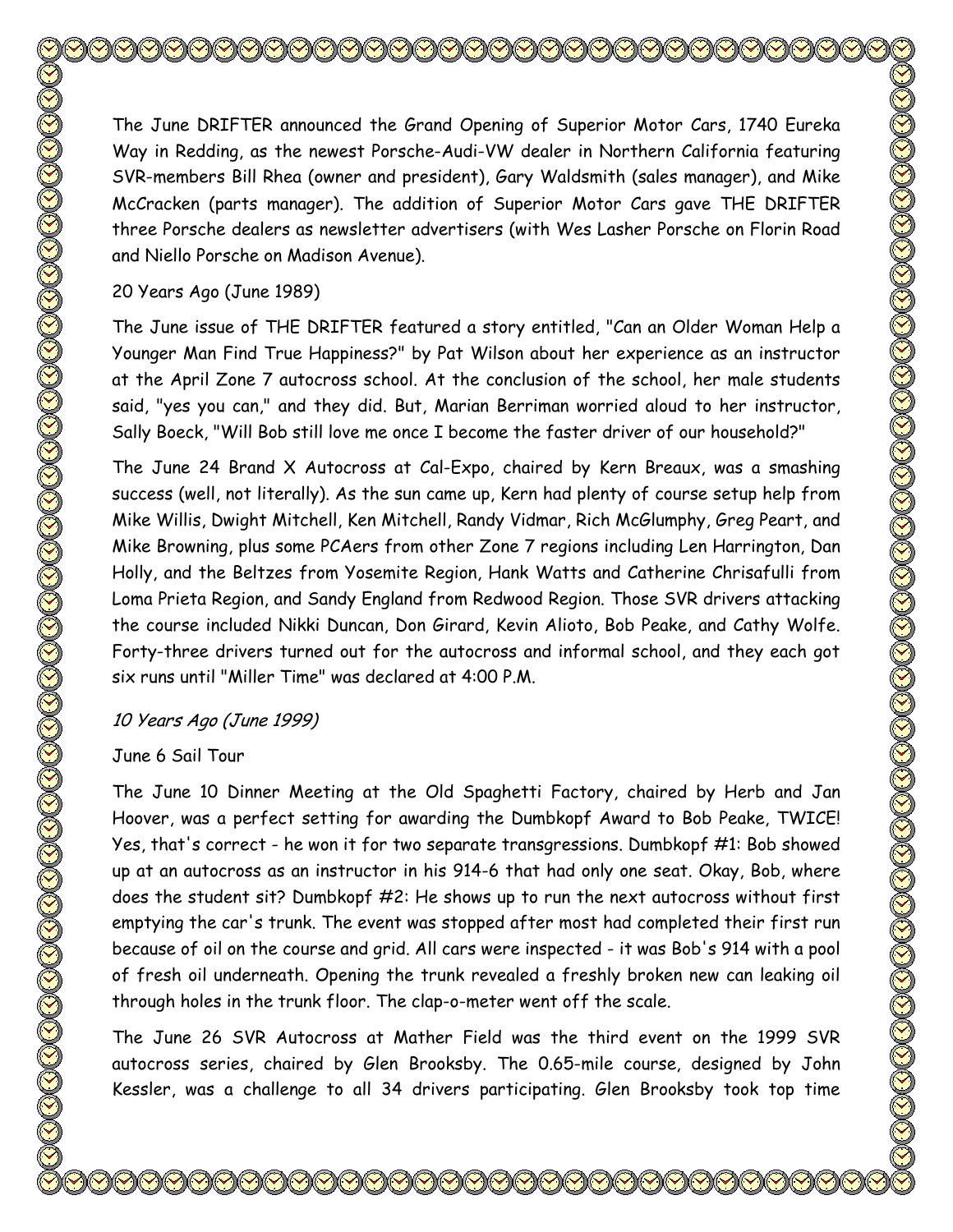**JULY**

(46.836 seconds) with Pat Costin from Sierra Nevada Region close behind (by 0.030 seconds). My, that IS close! Barbara McCrory had top time for ladies (50.161 seconds) in the '74 914 that husband Steve just happened to bring home one day (he was supposed to be shopping only for a trailer). Russ Hildebrand beat Robert Stefanowicz for third overall and John Kessler, Bill Winkler, Don Zinke, and Steve Nieslony were locked in a battle for 5th before Kessler prevailed. David Pyles and his '87 944 took top time for stock cars edging Bud Behrens in his '99 Boxster.

"Hot day, cool caves," was Judy Hanna's DRIFTER headline for her story about the June 27 Calaveras County Caverns Tour chaired by Jim and Kellie Finley. With the valley heat reaching 80 degrees and climbing at 9:00AM, the 54 degree Calaveras caves were a welcome relief for all but Jude Sisson for whom caves and claustrophobia did not mix well. Nicole, the cave guide, narrated as she led the SVR spelunkers through the underwelt with Phil Lawrence occasionally lighting the way with his camera's flash as he photodocumented the event for THE DRIFTER and Judy Hanna's story. At the picnic lunch it was time for sharing, and everyone raved about Carla and Vito Blomo's dessert, especially Arnold Ramirez. Kent Brandon and Cindy McKenzie, and Bob Peake entertained the group with stories about their recent trips to Germany.

# 30 Years Ago (July 1979)

Under the heading of Welcome News was the July DRIFTER announcement that the Sacramento Camellia Festival Committee had named SVR-member Bill Nelson as "Mr. Camellia." The value of Bill's appointment can be explained best by those SVR members whose cars needed new clutches after they participated in previous-years stop-and-go Camellia Parades down Fulton Avenue (or, was it Arden Way?).

Terry and Judy Zaccone, Golden Gate Region, joined us July 6, Friday night for the Potluck Dinner at the Fair Oaks Community Clubhouse thereby helping to fill out the T-Z Group (bread, chips, etc.). An additional sixteen guests from other Zone 7 regions (in town for SVR's two-day weekend autocross) brought the total attendance to 70 PCAers. Bess Feil and her helpers were very clever by assigning dessert to the N-S Group, and as a result Marie Smith brought her world-class German Chocolate Cake.

The July 7/8 High-Speed Autocross and Practice Session at Cal Expo chaired by Dwight Mitchell and Stan Breyfogle was an excellent, well organized event. Several casualties, however: Jim McDade's 914-6 broke its front suspension and encountered a chainlink fence which unsuccessfully protected a small power station (not sure of the sequence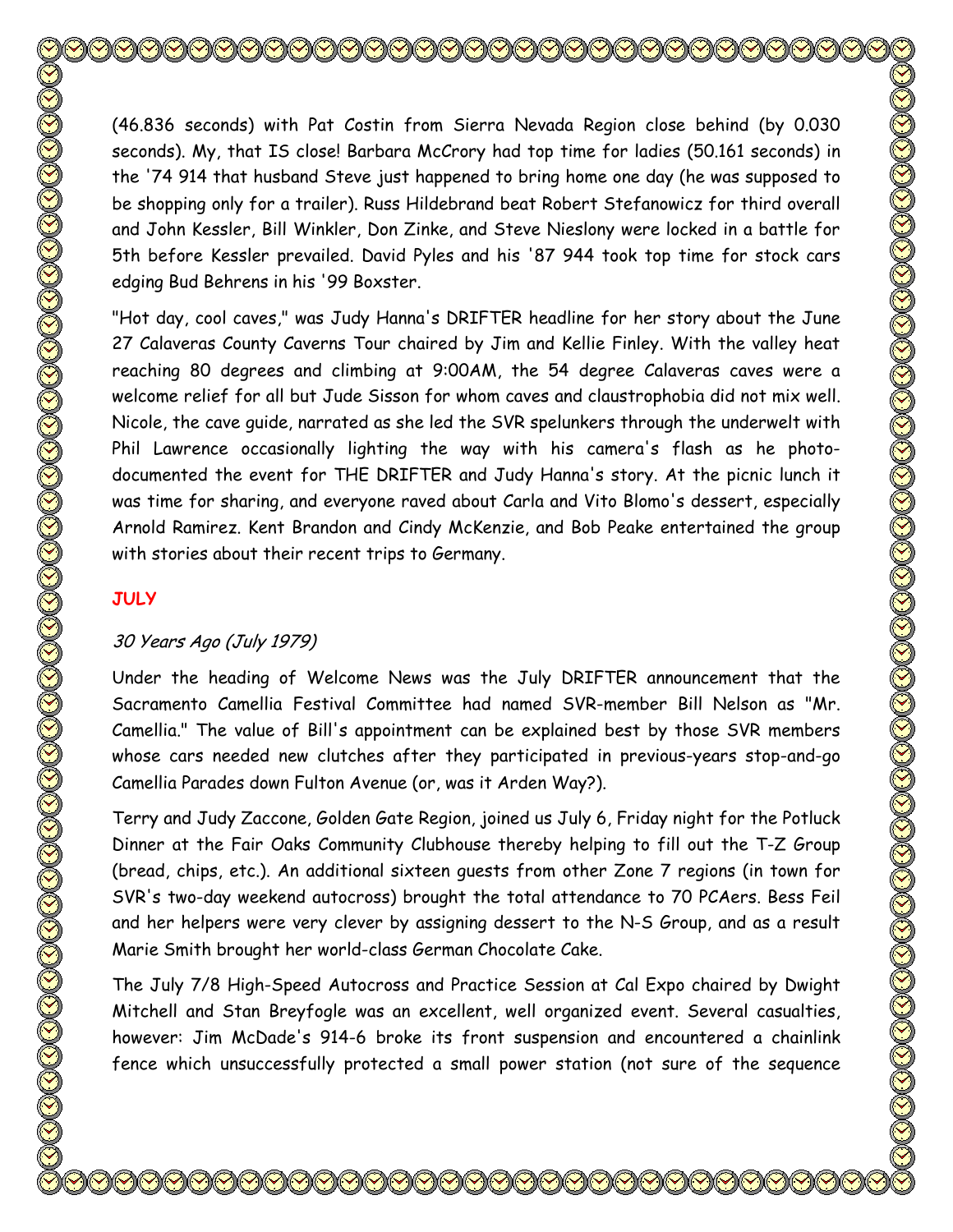here); Clint deWitt's 356 "lunched" its engine, and Ken Moore's 911 GTU car suffered a cracked brake rotor. Oh well, big-bucks racers can afford a few repairs every so often.

The July 20 Missing Parts rally had the biggest turnout of the year with 44 rally cars. European Auto Parts donated the trophies. The rallymasters were Jim Karver and Carl Priess, and they had plenty of held from SVR members: Rich Farlinger, Nancy McDade, and the Pastas worked checkpoint #1; CP #2 had the Wilsons, Jan Matthews, and the Colberts; on CP #3 Rik and Lee Larson; and CP #4 handled by Sally Weddle, Stan Breyfogle and the Dunns. Lettie Larson did the start and Tom Matthews helped cleanup the signs. Rod and Lee Sorenson won the event with a score of 55, and second, with a score of 84 went to Jim and Denise Boswell. In the beginner class, Bud and Maryann Behrens finished 7th with 1,161 points.

#### 20 Years Ago (July 1989)

"SVR Huns Crush YOS Demons," was the DRIFTER headline for the July 15th Yosemite Region (YOS) versus SVR Autocross report. Also known as "Ye Olde Hot Setup Gathering and Jousting Match," the event pitted Lord Robert of Betz and his Merrye Demons from Yosemite-towne against Burgermeister Randy of Vidmar and his Dreaded Huns from Sacvalleye. The prize? The hand(ful) of Maid Marion and possession of the Perpetual Trophye of Otto Kraus. PCA vassals of other fiefdoms were pressed into service to Robert or Randy to achieve fairness as ruled necessary by Princess Mary Ann, the Lady of the Seventh Zone and her faithful escort, Bud of Behrens. The tournament results? SVR Huns (1,417.122 seconds) got the thrill of victory and the YOS Demons (1,505.223 seconds) the agony of defeat. SVR vassals were Mike Browning, Stieve Davidson, Nikki Duncan, Sandy Englund, Steve Gilbert, Jim Johnson, Tom Kroetz, Rich McGlumphy, Sue McGlumphy, Steve Nieslony, Jack Samples, Randy Vidmar, Hank Watts, and Larry Wilson. YOS vassals were Carey Belz, Robert Belz, Oscar Berube, Larry Hall, Len Harrington, Dan Holly, Jim Mrazek, Justine Oehlert, Norm Swanberg, Randy Valencia, Robert Wagner, Anne West, and Dick Williams. After furious calculations on his abacus, Bud of Behrens, declared to all that the Yosemite Demons got more track-time, which of course was true, by 88.1 royal seconds. Princess Mary Ann's escort demanded the return of all awards. Sir Steven of Nieslony quite truly pleaded, "But yore royal personage, since when did slowe count in the medieval rules of Otto Kraus?" "True, verily," murmured the crowd. Thus, Sir Steven kept the hardearned Perpetual Trophye for the Huns.

The July 16 Brunch and Towe Museum Tour, Herb and Jan Hoover tour directors, started with 20 people and gained another seven folks at Frasinetti's Winery, the tour's midway point. THE DRIFTER featured a photo of the event with this caption: "Randy's Rowdies park themselves at Frasinetti's. Most of the group is wandering around in the parking lot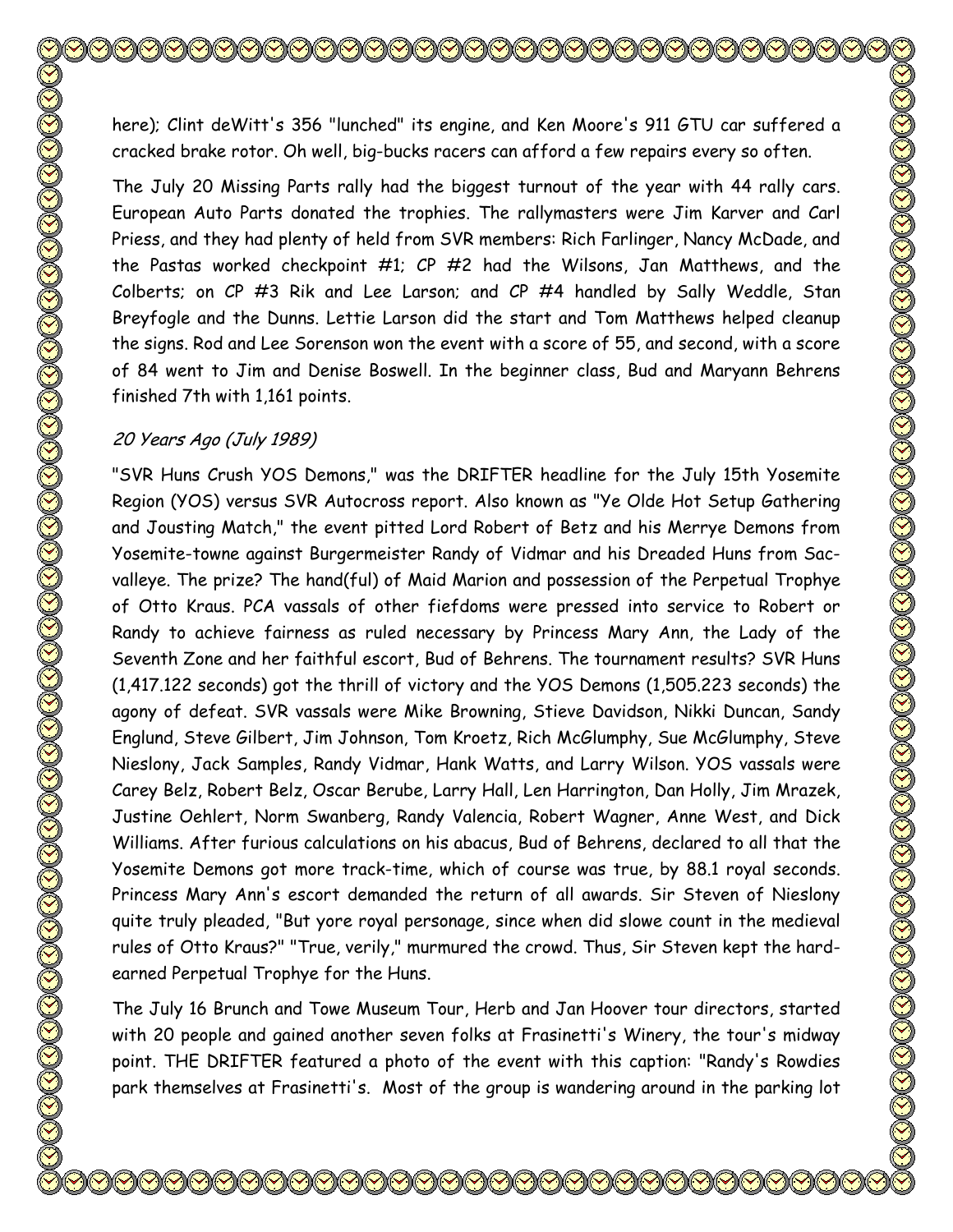while this after-brunch bunch, obviously having taken in copious amounts of champagne, seat themselves on an old wine truck. From left to right: Sally Boeck cuddles up to Randy Vidmar, Randy is showing no pain, Jean Keith also tries to occupy Randy, Phil Keith cops a feel on Jean, Tom Kroetz looks on in disbelief, and Tambra Kroetz is just having a good day." Wow, what's not to like about this club?

#### 10 Years Ago (July 1999)

Dan and Deb Catherwood chaired the July 24 Oyster Tour to Tomales Bay by way of the Marin French Cheese Factory. Yum-yum! You had the choice of oysters from Hog's Island in Tomales Bay, or sourdough bread with Brie, Camenbert, or Schloss cheese and tasty wine, or all of the above. Sheila McDade chose all of the above and proceeded to eat more than her share of the 227 oysters cooked by Ira and Carol McKee who arrived hours early to pick up the oysters and get the barbecues humming in advance at the picnic site. By the volume of her consumption, Sheila McDade was awarded the Hog Island T-shirt memorializing her impressive pile of empty oyster shells. Dan and Deb said Carol and Ira were the heroes of the day. Everyone drank to that!

The Saturday, July 31, SVR Second Annual Salmon Fishing trip was for true fishermen/fisherwomen. Arranged by Mike and Sue Ambrozewicz, the advance publicity read, "We will leave Sacramento at 3:00 AM to catch the boat which departs from Sausalito at 6:00 AM." What? 3:00 AM, 6:00 AM? Don't fish sleep? Are they up, yet? Mike had reserved an entire boat which carried 24 people. Participants in the fishing trip were also invited to a fish barbecue the next day on Sunday at Mike and Sue's house. Mike had all the bases covered by saying, "If the salmon don't bite on Saturday, there's always bratwurst on Sunday." There was no event report in THE DRIFTER, but that wasn't unusual. Still, 3:00 AM, 6:00 AM?

#### **AUGUST**

## 30 Years Ago (August 1979)

Over 100 SVR members and friends experienced the August 5 SVR Charity Picnic/Auction at Bess Feil's home overlooking the American River in Fair Oaks. Betty Fielding did a terrific job coordinating the event and making sure that quality items were available for the club's auction and its well-motivated bidders. Betty's helpers included Ken Fielding, Marie Smith, Delores Weddle, Sally (Weddle) Boeck, Rod Craig, Pat Wilson, Delores McKinnon, Liz Stafford, and the auctioneers Kirk Bradford and Larry Wilson with help on the junior items from Colin Rueb. Over \$2,500 was raised for SVR's charity, partly because of the great turn-out for the event, and partly because of the spectacular artwork donated for auction by SVR-member Dave Marek (later chief designer for Honda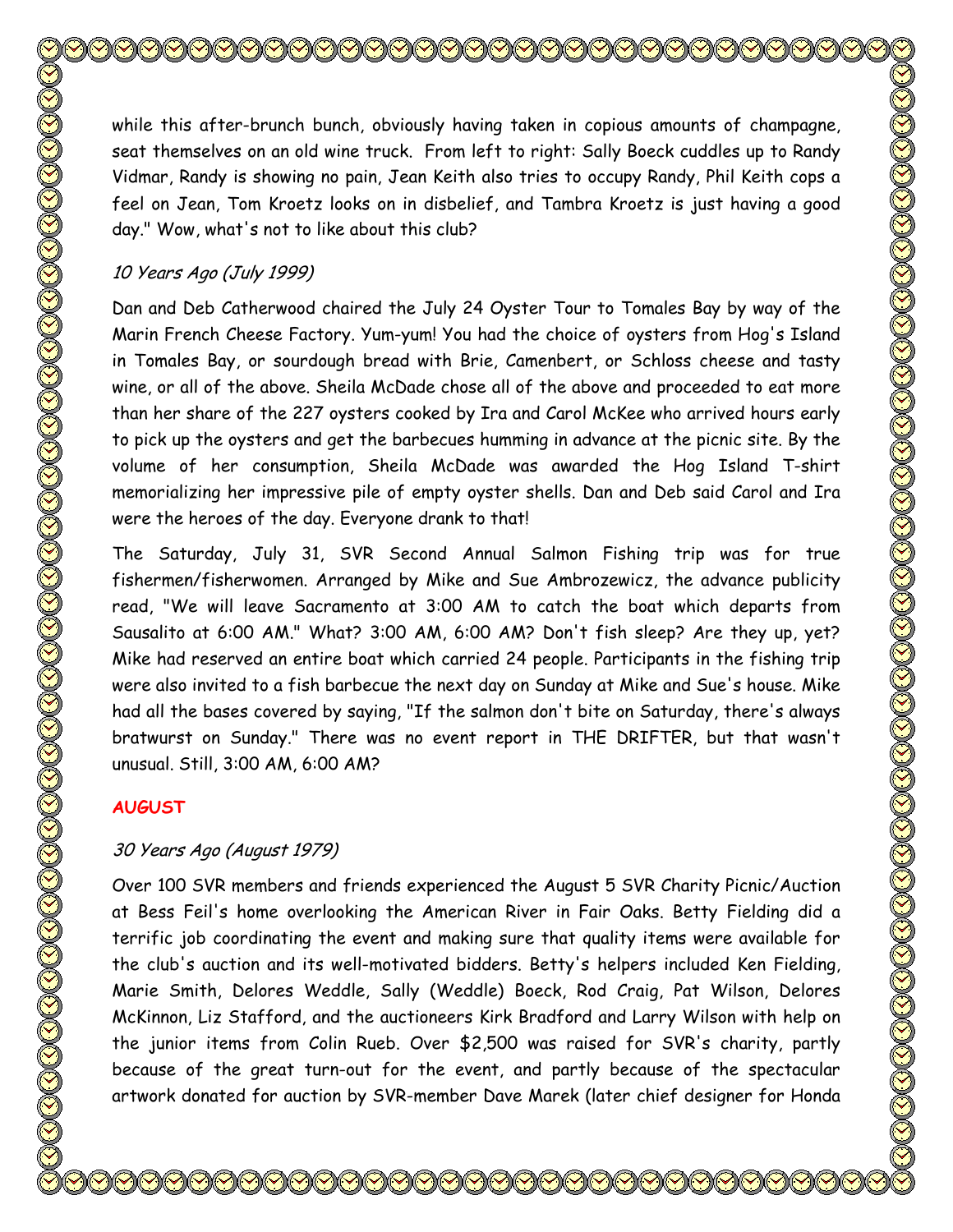car company), and by Clayton Turner, internationally known quadriplegic artist whose work was made famous by Great Western Savings and Loan calendars and illustrations in "California Heartland," published by Capra Press, Santa Barbara. The event was featured by an article in the November 1979 issue of PANORAMA which was re-printed in the book, "Porsche PANORAMA, The First 25 Years." Betty wound up her DRIFTER article quoting from 1 Corinthians 13-13 (American King James version): "And now abideth faith, hope, charity, these three: But the greatest of these is charity."

The August 4 Practice Autocross and School at Cal Expo, chaired by Stan Breyfogle and Geary Lyons, gave seven students a terrific learning opportunity and plenty of laps for the 20 drivers who signed-up for the practice sessions. A week later, on August 11, a tech session at Wyn Robertson's Continental Auto Service featured Wyn, Dwight Mitchell, and Ken Fielding in a comprehensive discussion about paint, waxes, cleaners, and methods of keeping a Porsche in presentable shape. A few days later, on August 18, Linda Mitchell and Launa Craig presented the Wine & Culture Tour which offered a "gas-saver" opportunity to visit the Crocker Art Galley and the California Railroad Museum, and then a fine private wine tasting, all within walking distance. The \$3.00 entry included the wine tasting.

#### 20 Years Ago (August 1989)

August 5 SVR's Zone 7 Autcross, Dwight Mitchell chair, drew 79 competitors. SVR drivers were Ray Clements, Larry Wilson, Greg Peart, Ken Mitchell, Bruce Westrup, Dwight Mitchell, Rich McGlumphy, Bob Peake, Kern Breaux, Nikki Duncan, Pat Wilson, Marcella Mitchell, Sue McGlumphy, Kelly Miller, Cookie Pacelli, Cathy Wolfe, Linda Mitchell, Don Girard, Mike Browing, Kevin Alioto, Tom Kroetz, and Gary Stratton. The fine administration of this event so moved SVR-member Phil Lawrence that he wrote that he wrote a letter to the DRIFTER editor: "Just a note to let the membership know what a professional job Dwight Mitchell did with the Zone 7 Autocross, August 5. From having Gate 10A open, to printing an instruction sheet, to setting up the course the night before - - a fine job. Tech was handled by our Tech Director, Herb Hoover, and it was "by the book." Grid bosses had headset communications to timing and even the number board person was 'wired.' This event was an example of how all SVR autocrosses should be staged."

The August 26 Anheuser-Busch Plant Tour, Jim and Sheila McDade chairs, had something for both beer and wine fans. Jim and Sheila arranged for SVR members in 23 cars to see how Bud is made (and tastes), and then a nifty picnic lunch at Cusvaison with a bit of their product. Kirk Bradford was pressed into service at the Anheuser-Busch tasting bar. After lunch, the group visited Inglenook Winery in Rutherford.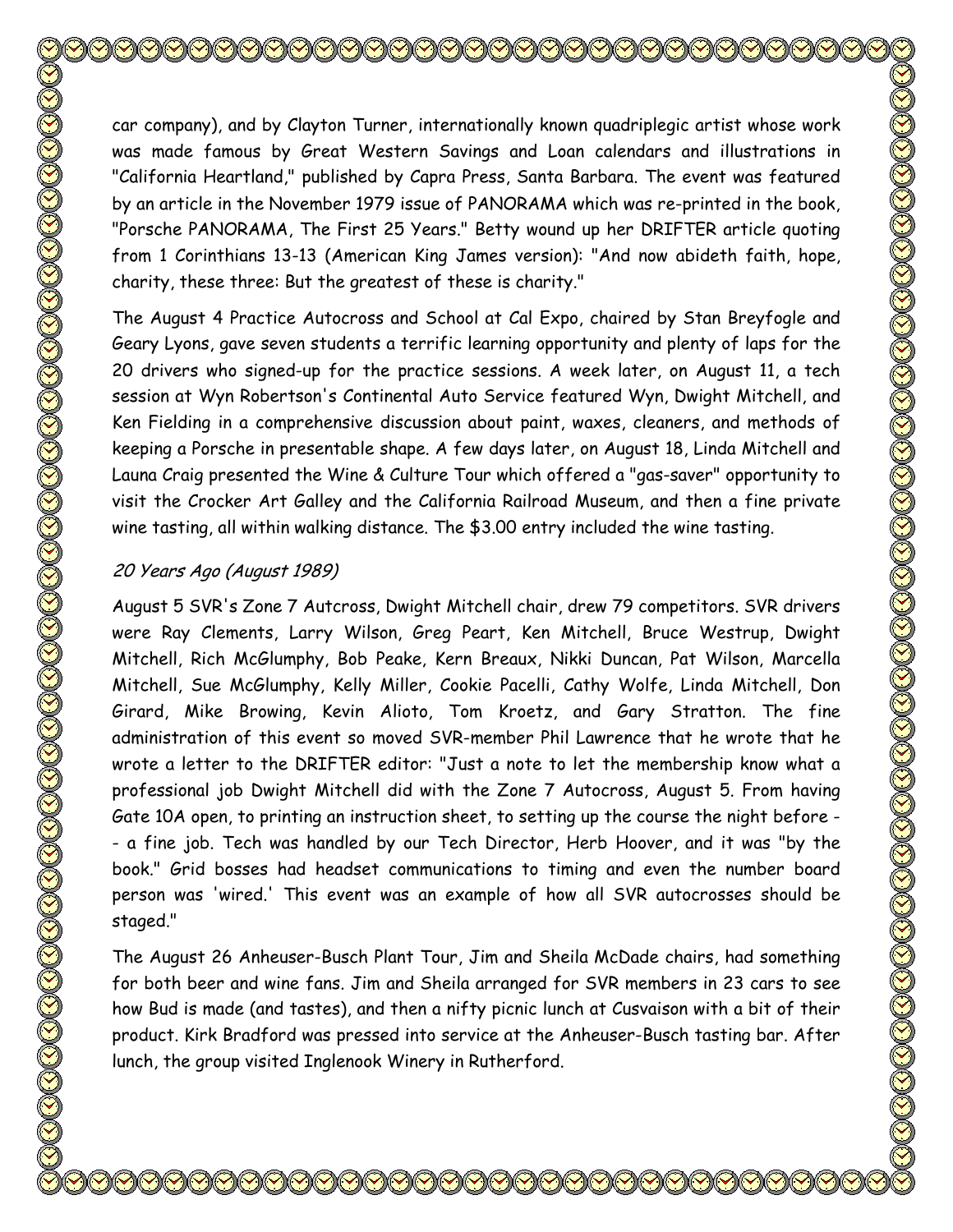# 10 Years Ago (August 1999)

The August 8 Progressive Dinner had its 11:00AM start in Raley's parking lot at El Dorado Hills, and made four stops (hors d'oeuvres, salad, barbecue, and dessert). The hors d'oeuvres served at Jude and Tom Sisson's home in Sutter Creek were accompanied by drinks made from roasted and ground beans from a tropical plant, fermented juice of grapes, fermented liquor brewed from malt, and the juice of the poor lemon mixed with water. All mixed together, I think. Next stop was salad, and Kim and Jeff Kinder in Rescue were the hosts. In no time it was back in the cars and head for the Judy Hanna/Rich Swenson abode in Cameron Park for the barbecue. Phil Lawrence arrived early giving himself lots of time for communing with wild turkeys (or, was it consuming lots of Wild Turkey, I don't hear good). Rich Swenson had two barbecues going and Dan Catherwood was the ribs squirter. Bob Jacobson did kitchen police duty, then off to Carol and Ira McKee's home in Latrobe for cakes. . .lots of them (chocolate, double chocolate, white chocolate, dark chocolate, whipped cream, coconut, and fruit).

SVR odds 'n' ends: Nearly two dozen Italian food enthusiasts attended the August 12, SVR Dinner Meeting at Il Fornaio restaurant in downtown Sacramento with Joan and Jose Uranga in charge. Tambra and Tom Kroetz won a bottle of Italian wine by getting the most answers correct to a quiz about Italy. A \$40 gift certificate from Il Fornaio was raffled off. At the August 22 Zone 7 concours at the Blackhawk Museum in Danville, SVR member Phil Lawrence won the Early 911 Wash and Shine class with a near-perfect score of 199.50. Other SVR winners: Greg Keith first in 914 Street class, and Joe Pitta second in 914 Wash 'n' Shine class.

# **SEPTEMBER**

# 30 Years Ago (September 1979)

A joint rally school held jointly for SVR and the Alfa Romeo Club of Sacramento on September 9 by Rik Larson presented class room training, a one and one-half hour rally, and a classroom post-rally evaluation and discussion. The September DRIFTER presented the Sacramento Valley Sports Car Council T&D rally series standings with SVR-members Jim and Denise Boswell in first place (22 points), and Fred Roloff in 8th place (10 points).

The second leg of the Porsche/Corvette Matchup was held September 23 at Cal Expo. This time, Kirk Bradford was the chair, but the results were the same as the June 9th Porsche-Corvette Challenge -- Porsches won 9 of 13 classes. Class-winning PCAers included Tina Moore, Larry Wilson, Linda Mitchell, Emmett Wilder, Matt Ballentine, Mary Ann Behrens, Terry Zaccone, Judy Zaccone, and Paul Baldarelli.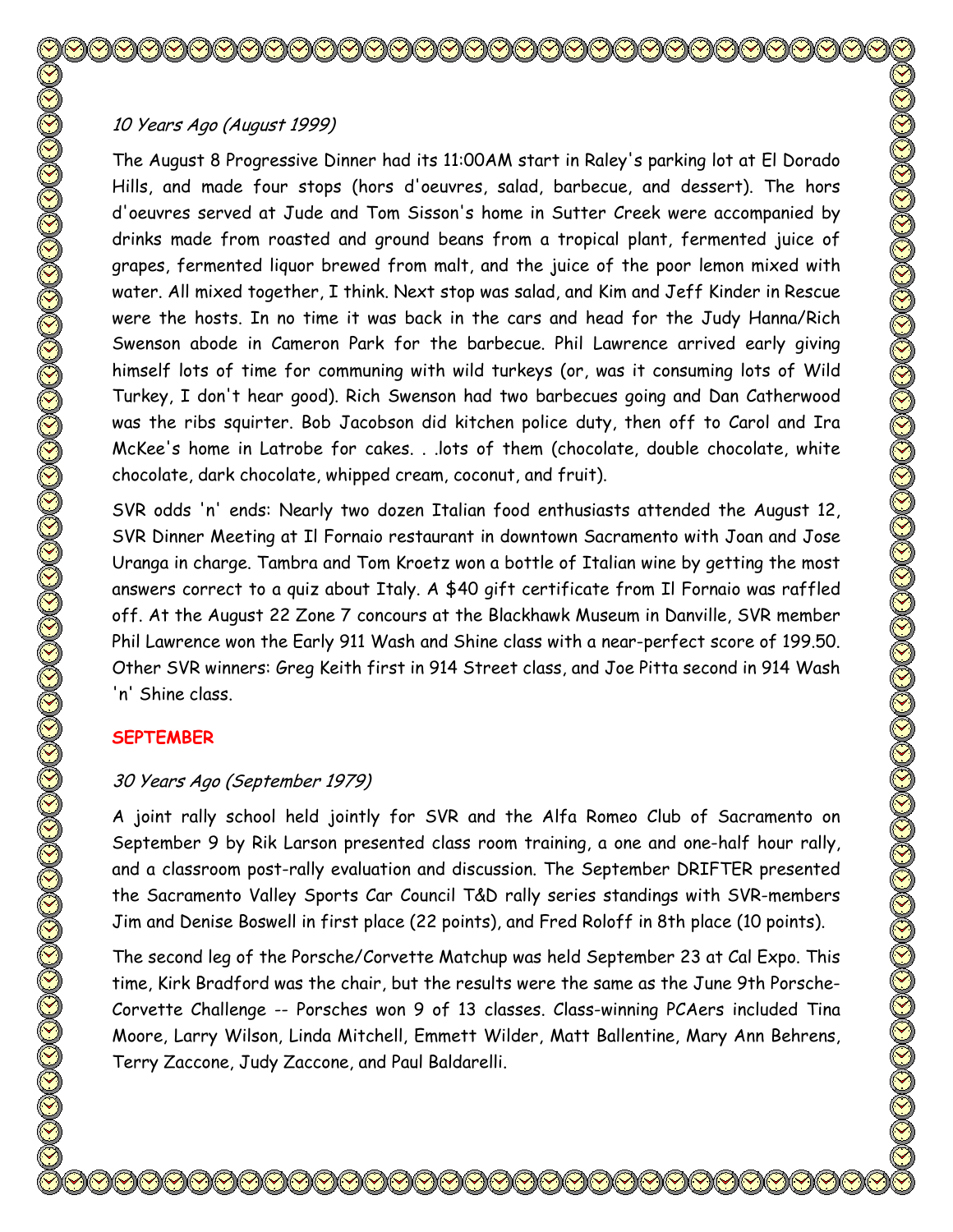Carrera de Sierra V, September 29/30, Rik Larson (and Lettie) and Stan Breyfogle as rallymasters, was the largest Carrera rally of all time with 130 cars registered (17 cars of checkpoint workers and 113 rally cars). In all, 255 people participated in this two-day time and distance rally to Yosemite Park and back with six legs and checkpoints each day and a Saturday-night barbeque under the stars of Camp Curry. First Place Overall (and 1st Expert Equipped) went to Keith McMahan and Kathy Hopkins of Golden Gate Region. Jim and Denise Boswell, SVR, took 1st Place Novice Unequipped class. PCA checkpoint workers included Rich and Gail Burke, Sally Weddle and Lee Larson, Larry and Pat Wilson, Ted and Kaylane Robinson, Scott and Kathy Peebles, Mike and Vicki and Michelle Willis, Paul Baldarelli and Laurie Adams, Allen and Delores Weddle, Trische Robertson, Jack and June Samples, Chris and Elyce McIntyre, Emmett and Marliese Wilder, and Jim and Estelle Haskell. The best fun of the weekend came Saturday in West Point as 46 rally cars entered the town after a local parade shut down the only two exit streets. All cars were allowed to proceed, slowly, nose to tail, only after agreeing to become part of the parade, much to the delight of the locals who never had so much attention. After clearing the town, the 46-car group proceeded at speed swarming checkpoint #4. Hello! Ever try to clock in 46 cars and get the recorded in-time (to the second) associated with the correct car number? Ask Mike Willis.

#### 20 Years Ago (September 1989)

Who Done It? That's what you had to figure out on the September 9th SVR Mystery Rally with Sally Boeck and Karen Mangin as rallymistresses. If you were Sherlock Holmes, you knew Cahn Mann was murdered by his wicked stepsister so she could get an inheritance to pay off her gambling debts. Among the SVR Sherlock wanabees were Mark and Starla Hirst, Allen and Dolores Weddle, Tom and Tambra Kroetz, Rik Larson, Mike and Michelle Willis, Ray and Sara Clements, Elizabeth Carr and Bob Dennison, Barb Schumacher and Suzanne Gallicho, Pat and Larry Wilson, Bob and Mary Siles, and Steve and Karen Taggert.

The September 17 Charity Auction and Picnic with co-chairs Gary and Alma Thompson and Robin and Bruce Pressley at Tom and Brenda Solter's home on Horseshoe Bar Road in Loomis sent \$2,415 to the Sacramento Chapter of Make-A-Wish Foundation. Larry Wilson and Kirk Bradford were auctioneers, and great home-made items gathering serious-money bids included a wooden plate and bowl by Marv Smith, gorgeous afghan by Lettie Larson, and a Christmas Mouse by Sally Boeck.

## 10 Years Ago (September 1999)

The September 5 Labor Day A-B Rally ended with a barbecue/pool party at Mary and Larry Clark's home in Granite Bay. But first the Larry Clark-written rally. Surprise, surprise. J. Toney won again - this time running solo - with a score of three points. Ira and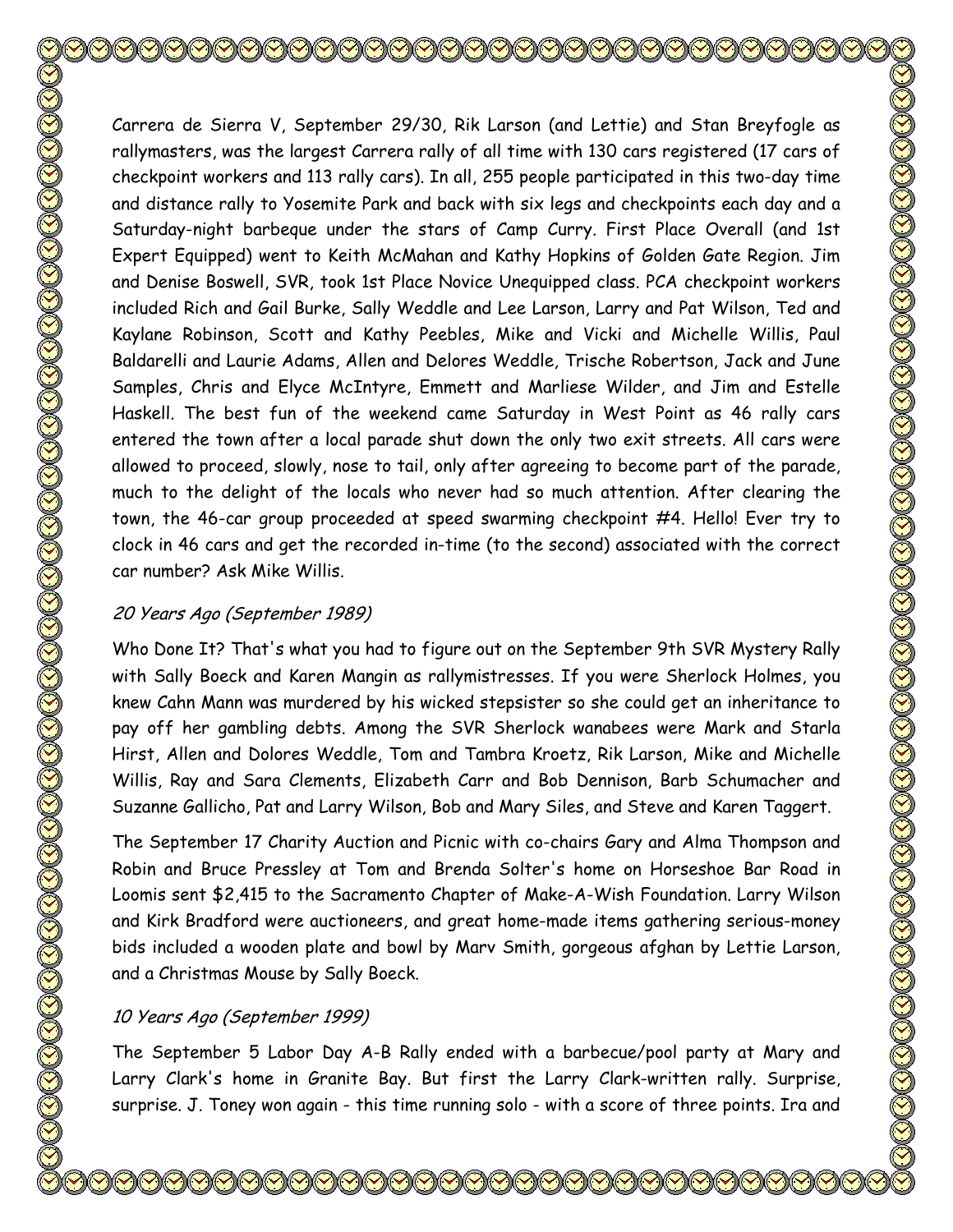Carol McKee had the next best card with 13. The general instructions said entrants could get two bonus points added to their score by asking, "Where the heck is Bora Bora?" when they reached the finish. Three teams (including one former Zone 7 rally champion) did so, somehow forgetting that the object is to score the LOWEST possible score. The party featured a cat piûata that Larry Clark obtained, and rallyists, in the order of finish, were given a chance to beat the candy out of it. J. Toney tried as did Mike Willis and others no joy. Finally, Shelagh Matthews decapitated the pussy revealing nothing inside but old Spanish-language newspapers. Both Mary and Larry Clark thought piûatas came stuffed with candy. Right. On September 9, Rich McGlumphy and Karen Goffin arranged to hold the SVR monthly

dinner meeting at Rick's Hacienda at Highway 99 and Fruitridge Road, one of THE DRIFTER's advertisers. More than 30 people enjoyed chips and salsa, nachos, Cuervo margaritas, and the combo plate, carnitas and shrimp. Once again the Dumbkopf Award ceremonies took center stage and, guess what? Mary and Larry Clark shared the award for having an empty piûata awaiting Labor Day A-B Rally entrants. The clap-o-meter never lies.

A big turnout for the September 25-26 Carrera de Sierra two-day rally with 12 checkpoints on Saturday to the overnight stay at Bear Valley Lodge, and more on Sunday to the finish in Jackson. Organized by the BMW club with assistance from SVR, the event had 31 rally cars vying for awards in four classes with Keith McMahan and Ken Whitson as rallymasters. J. Toney/Helen Ashuckian finished first overall (557 points) with Phillip Marks/Richard Wetzel in second (733) and Al Armelini/Rik Larson in third (793). Ira and Carol McKee finished 12th overall, Mike and Sue Ambrozewicz 15th, Rich McGlumphy/Karen Goffin 18th, and Tina and John Murphy 31st. Checkpoint workers included Bud and Mary Ann Behrens, George and Nona Morley, Bob Van Heuit, and Tom Sisson.

#### **OCTOBER**

#### 30 Years Ago (October 1979)

The full-page DRIFTER ad for the October 4 Dinner Meeting at Zorba's had this irresistible hook: "We will be entertained by Nick Zorba performing his famous Table Dance, and Princess Samyra will present her exotic bellydance." Wow! No word on the turnout, but it had to be HUGE. Offered a few days later, on October 7, was the SVR High Speed Wine Tour. Tourmasters Jim McDade and Paul Bates promised entrants they would taste their way through at least three wineries in the Napa/Sonoma valleys. Helmets and nomex not required. Trische Robertson said it followed the most unique and longest route she'd ever taken to Sonoma.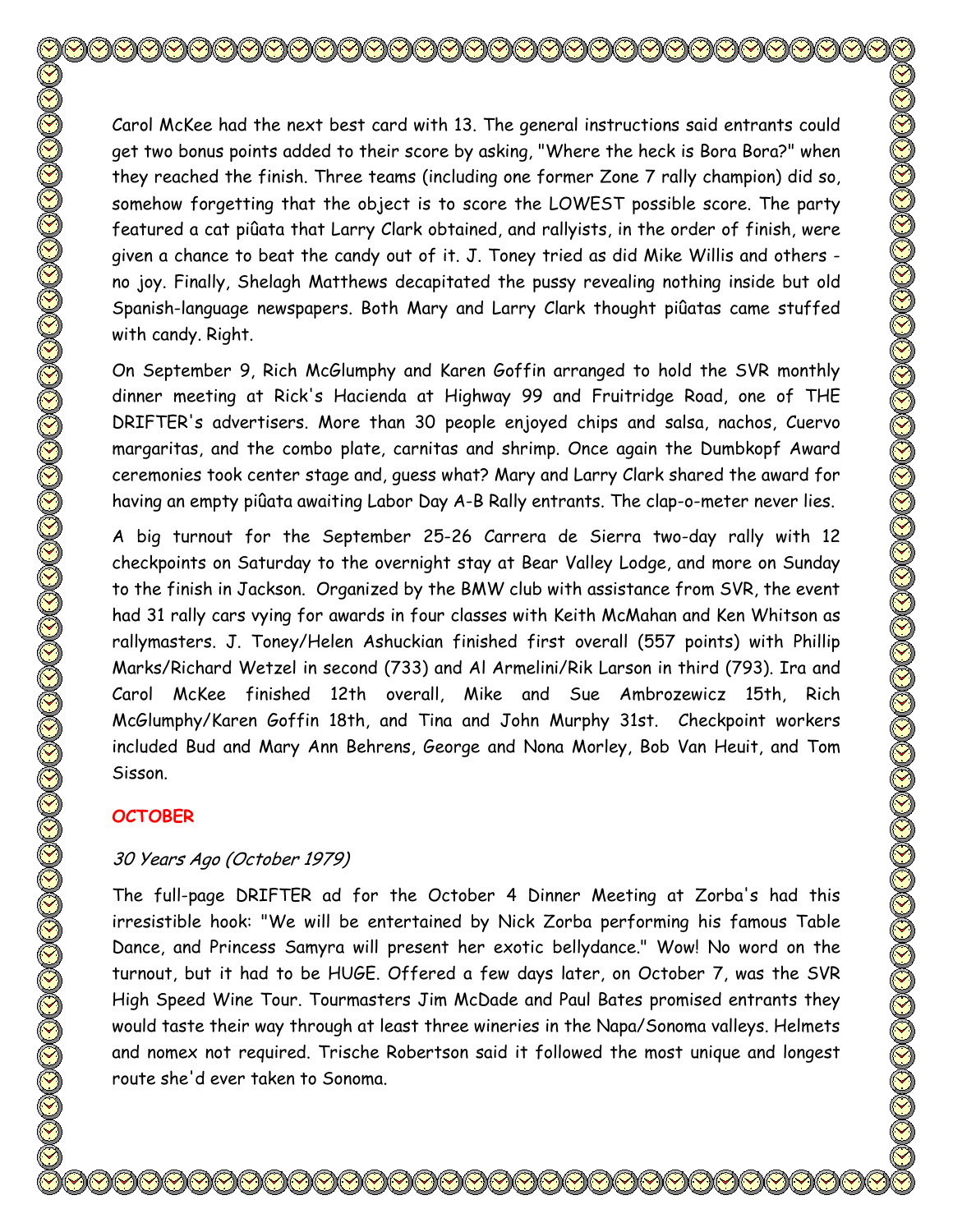On October 21, SVR presented Last Chance II, a Zone 7 autocross at Cal Expo with Larry Wilson as chairman. The last event of the 1979 series attracted 78 drivers, but the only championship still up for grabs was for Class 19, modified six-cylinder cars, and the protagonists were Emmett Wilder (Redwood Region) and Jim McDade (SVR), both in 914-6 race cars. It was a winner-take-all deal, and when the dust cleared, McDade was still looking for 4-thousandths of a second. Yup, ol' Jim clocked 40.539 seconds, Emmett 40.535. After the last run, 48 workers helped Jim drown his sorrows by finishing off three cases of beer. They were: Jack and June Samples, Sally Weddle, Dwight and Linda Mitchell, Trische Robertson, Kerry Creasy, Pat and Larry Wilson, Stan Breyfogle, Mel Pasta, Dave and Debbie Marek, Robin Stone, Jim Chandler, George and Nona Morley, Ted Fukushima, Scott and Kathy Peebles, Jim and Joyce Karver, Michael and Mary Peters, Larry and Gloria Dunn, Fred and Nancy Myron, C.C. and Launa Craig, Rich Farlinger, Nancy McDade, Jim and Sheila McDade, Darrel and C.C. Overstreet, Paul Bates, Rik and Lettie Larson, Kirk Bradford, Ted and Diane Colbert, Howard and Marlene Souza, Glenn and Laquita Hills, Dave Blanchard, and Mike Willis.

## 20 Years Ago (October 1989)

September 30 - October 1, Carrera de Sierra XII: a two-day time and distance rally departing Fillmore's in Sacramento with a route through Timbucktoo, Smartville, Loma Rica, Dobbins, Log Cabin, Bassetts, Vinton, Chilcoot, Sparks, Virginia City, Cave Rock, Paynesville, Markleeville, and Jackson, with Phillip Marks as organizer, John Clever as rallymaster, and a worker crew consisting of Rik Larson, Mike Willis and family, Larry and Pat Wilson, Ted and Kay Robinson, Sally and Ron Boeck, Jason Sorenson, Ron and Hazel Rule, Jill Lundstrom, Bob and Mary Siles, and Ray Seamans. Thirty-three rally teams competed for awards in four classes, and the SVR team of Tina and John Murphy won the Beginner Class with only 292 penalty points. Other SVR teams were Ron Boeck and Rod Sorenson (5th, Expert Equipped class), Harvey and Connie Cain (2nd, Expert Unequipped class), George and Nona Morley (7th, Expert Unequipped class), Allen and Dolores Weddle (2nd Novice class), Jim and Joyce Karver (6th, Novice class), and others in Beginner class; Jim McMahen and Suzanne Plantz (3rd), Tom and Tambra Kroetz, (4th), Randy Vidmar and Pals (9th), Dave and Dolores Johnson (10th), and Robert Dennison and Elizabeth Carr (11th). On Saturday near Loyalton, the team of Dave and Dolores Johnson came through the checkpoint in EXACTLY the WRONG direction of travel.

The Second Annual SVR Halloween Costume Party and Dinner Dance, October 28 at the Clarion Hotel, chaired again by Bob Peake, was kicked off, literally, by 10 raisins (Ron and Sally Boeck, Allen and Dolores Weddle, Mark and Starla Hirst, Fred and Fran Seigner, and C.C. Craig and Karen Mangin) all dancing to the tune, "I Heard It On The Grapevine." Bob and Beth Jacobson, disguised as Batman and The Joker, won first place in the costume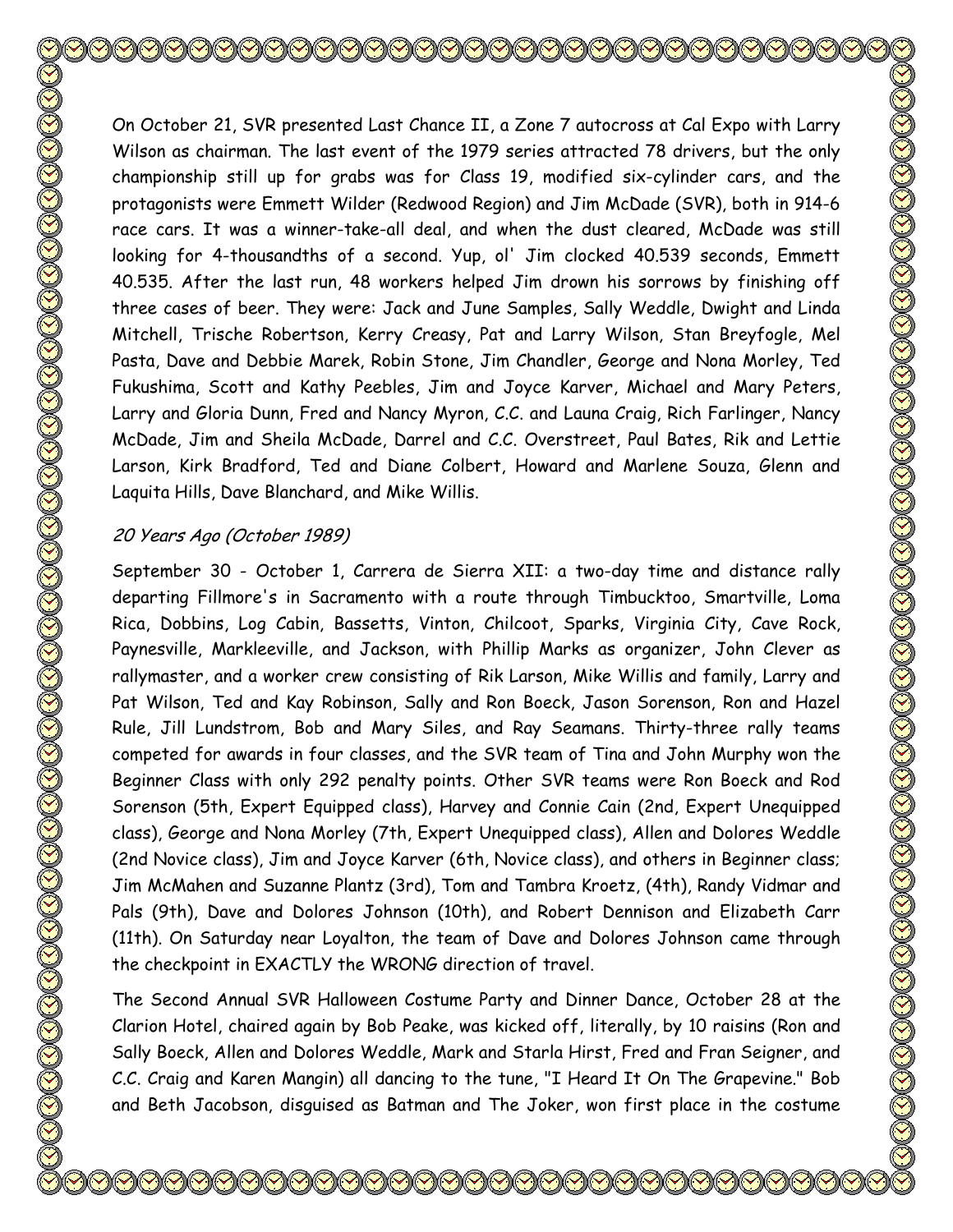contest. Greg and Cyndee Peart appeared as white flower pots and placed second (they were married a few days earlier, October 6th). October odds and ends: Jim McMahen and his 1979 911SC was the Best of Show winner at the October 22nd SVR Second Annual Wash 'n' Shine Concours. By letter dated October 10, 1989, GRASSROOTS MOTORSPORTS editor, Marjorie J. Suddard, notified SVR that THE DRIFTER had won Class 3 (251-500 circulation) in their nationwide 1989 sportscar club newsletter competition. 10 Years Ago (October 1999)

Jim and Linda McMahen presented their October 15 Napa Valley Wine Tour and Picnic, and in the spirit of the season, each driver received a miniature pumpkin. With a different twist, nine cars started the tour, eleven finished. The group stayed together nicely until, at the first rest stop, Tom Kroetz convinced Bob Jacobson they should swap cars for the next leg. As the group departed, Tom couldn't figure out how to start Bob's car. Bob waited. Tom finally succeeded, but the other cars were gone - out of sight. Then, Jim McMahen radioed they he had encountered more Porsches. Part of the group, the Pearts and Hanna/Swenson, broke off and joined McMahen, and after a few minutes they realized they had joined a Diablo Region Tour. By some miracle, all remnants of the original tour including the Murphys re-joined just before reaching S. Anderson Winery for tasting champagne. Rutherford Hills Winery and a picnic was next. The rest of the tour was uneventful, but fun.

Held at the Fair Oaks home of Mike and Sue Ambrozewicz, the October 23 Concours, Charity Auction, and Barbeque with Tom and Jude Sisson as co-chairs and with concours help from Kent Brandon, was a great event with something for everyone and with a noble purpose. First was the concours in the Ambrozewicz front yard. Just one class with awards to the top three. Several tied scores were broken by which car had more gas in its tank. Alan and Diane Nishimoto came in first followed by the tied duo of Dennis and Judy Stettner and Bud and Mary Ann Behrens. With more gas, Bud and Mary Ann got the nod. The picnic went on in the back yard, simultaneously. Herb Hoover, Jeff and Kim Kinder, and Tambra Kroetz brought tables for the auction items. Shade tents and umbrellas were scrounged by Judy Hanna and Rich Swenson, Mike Ambrozewicz, and Rik Larson. The nimble fingers of Sally Boeck rumbled on her laptop as she recorded all winning auction bids. Kirk Bradford and Larry Wilson were auctioneers, and when the dust cleared, the club had clocked over \$2,600 for the Sacramento Affiliate of the Susan G. Komen Breast Cancer foundation. Is this a good club, or what?

Phil Lawrence organized the October 30 Costume Bowling at Country Club Lanes, and nine costumed keglers showed up: Jude and Tom Sisson as Elvira and a vampire, Herb and Jan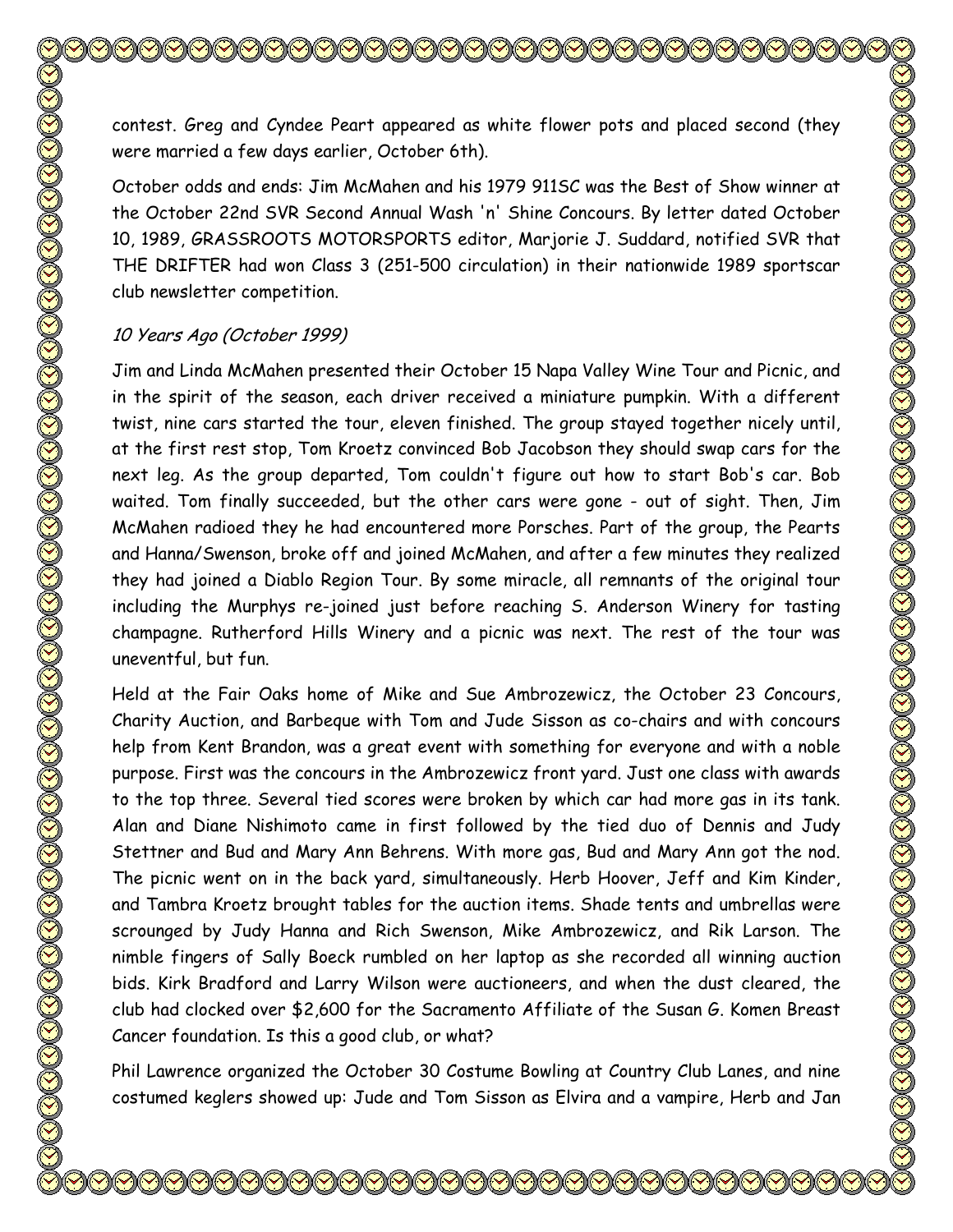Hoover as a magician and Miss Kitty, Phil Lawrence as El Gringo, Kent Brandon as a hippy and Cindy McKenzie as a baseball, and Larry and Mary Clark as the Pope and an angel. Larry Clark received the best bowling score award. But, how do you launch a bowling ball dressed as a baseball?

#### **NOVEMBER**

#### 30 Years Ago (November 1979)

The November 10-12 (Saturday through Monday) Mendocino Tour, chaired by SVRpresident and first lady, Ted & Diane Colbert, almost made Ted and Diane permanent recipients of the SVR Dumbkopf Award. After losing half the tour shortly after departure Saturday morning because of incorrectly hand-drawn maps, Ted and Diane managed to collect all wayward cars just before the lunch-stop in Cloverdale, and after a spirited drive out of town (which earned them coverage in the Cloverdale Sunday News), all arrived together at 3:15 P.M. in Mendocino. Most had great difficulty reaching the restaurant for the Saturday evening dinner because the written instructions prepared by Ted and Diane mentioned the restaurant's name (The Wharf) but not its location. Most scoured Mendocino with no joy until a check of the Yellow Pages revealed they should be looking 10 miles north in the town of Ft. Bragg. The kite flying contest on Sunday was a hit, and so the weekend was looking good again. . .until the trip for dinner in St. Orres. John and Donna Lewis headed the first group for St. Orres, and five minutes later Ted and Diane headed the radio-less second group of cars. Witnesses in the second group said Ted and Diane drove right past the restaurant in St. Orres and continued on for another 14 miles to Gualala before realizing - "we're lost again!" They retraced their steps and found the restaurant in St. Orres and the first group on their third round in the bar. Otherwise, the weekend was super, so thought the tour participants, thus saving Ted and Diane the ignominy that permanent possession of the dreaded Dumbkopf would guarantee. Among the participants were Scott and Kathleen Peebles, Jill and Linda Mitchell, C.C. and Launa Craig, Bill and Betty Rhea, Hank and Kathy Feenstra, Jim and Shirley Chandler, Bill and Carol Ann Barr, Allen and Dolores Weddle, Trische and Robin Robertson, Gary Waldsmith and Delores McKinnon, Garth and Vicki Mason, John and Donna Lewis, and Bill and Lendine Nelson.

The November 17 Tech Session at Niello Porsche, 4609 Madison Ave., provided a debut of the new Porsche 931 (924 Turbo) by Richard Bartholomew of Porsche-Audi which included a slide show highlighting many details of the car and its engine. SVR gearheads turned out in force for this one.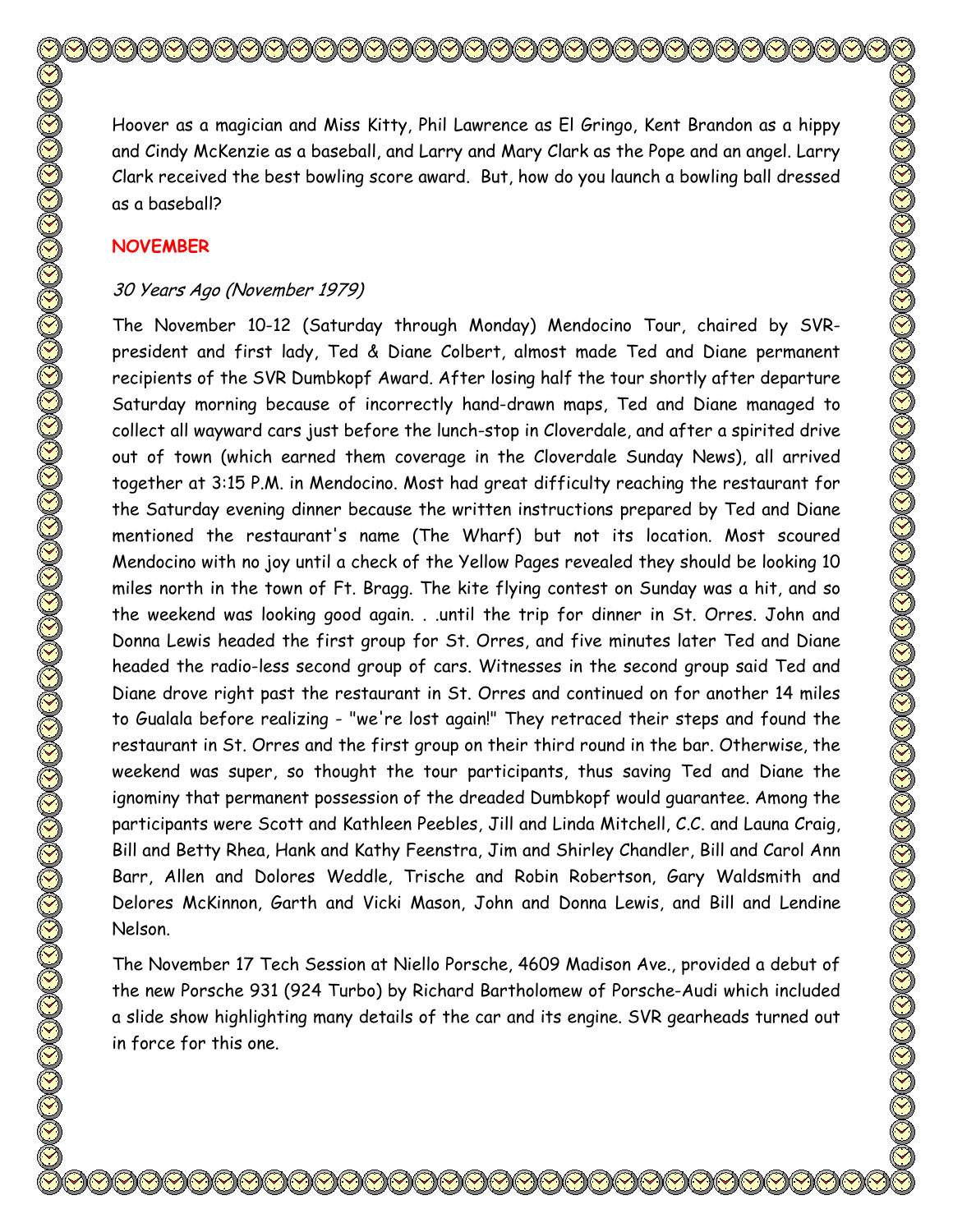# 20 Years Ago (November 1989)

The November 10-12 Mendocino Tour, chaired by Rik and Lettie Larson with C.C. Craig and Karen Mangin as tour leaders, started Friday from the El Macero, El Rancho Hotel and headed up Highway 116 past Clear Lake to Wiebel Winery for lunch and wine tasting on a beautiful weekend with spectacular weather. This was the first Mendo Tour for Bob and Mary Siles, John and Arlene Pluth, and Kim McGinnis. Mike, Michelle and Vicki Willis ran backdoor (end of the group to watch for stragglers). After lunch it was on to the Little River Inn for some, and the Albion Inn for others. The traditional kite flying contest was Saturday afternoon at the beach at Big River State Park. Many, however, spent Saturday morning warming-up their kite flying technique (John and Arlene Pluth, Mark and Starla Hirst, the Willis bunch, and C.C. Craig). Contest winners were: Most Original/Best looking kite - Allen Weddle; Highest Flying - the Pluths; Best Navigated - (a tie) Sally Boeck and Don/Margee Grebe; First to Fly - Kim McGinnis; Longest Flying - Vicki and Michelle Willis; Best Effort, but No Joy - Mark and Starla Hirst. Left-it-in-the Hanger - Fred and Fran Siegner. Sunday was shopping and the return trip.

November 18 was the Zone 7 Awards Banquet, long awaited by many SVR autocrossers and rallyists who ran the year-long series. Zone Rep, Bud Behrens, assembled Zone 7 PCAers at the Stockton Golf and Country Club for a social hour, dinner, awards ceremonies, and then dancing to live music starting with his favorite, "Here's That Rainy Day," in the key of "F." The concours awards were handed out, but no SVR members were recognized because they either failed to enter an event or gathered insufficient points. The rally series, chaired by Ron Boeck was a different story as SVR entrants swept the top four spots overall for both driver and navigator: First Place Driver - Harvey Cain, 689 penalty points (Expert Unequipped class); Second Place Driver - Allen Weddle, 1,123 penalty points (Novice class); Third Place Driver - Bob Dennison, 1,142 penalty points (Beginner class); Fourth Place Driver - Ray Clements, 1,162 penalty points (Expert Unequipped class); First Place Navigator - Dolores Weddle, 307 penalty points (Novice class); Second Place Navigator - Connie Cain, 689 penalty points (Expert Unequipped class); Third Place Navigator - Elizabeth Carr, 1,142 penalty points (Beginner class); Fourth Place Navigator - Sara Clements, 1,162 penalty points (Expert Unequipped class). Fourteen SVR members received class awards in the Autocross Series: Larry Wilson, Greg Peart, Ken Mitchell, Bruce Westrup, Bud Behrens, Dwight Mitchell, Bob Peake, Kern Breaux, Nikki Duncan, Pat Wilson, Cyndee Peart, Marcella Mitchell, Mary Ann Behrens, and Linda Mitchell

# 10 Years Ago (November 1999)

At the November 11 Pizza Party/Dessert Bake-Off at Round Table Pizza with Linda McMahen in charge, party goers brought their favorite homemade baked dessert, and the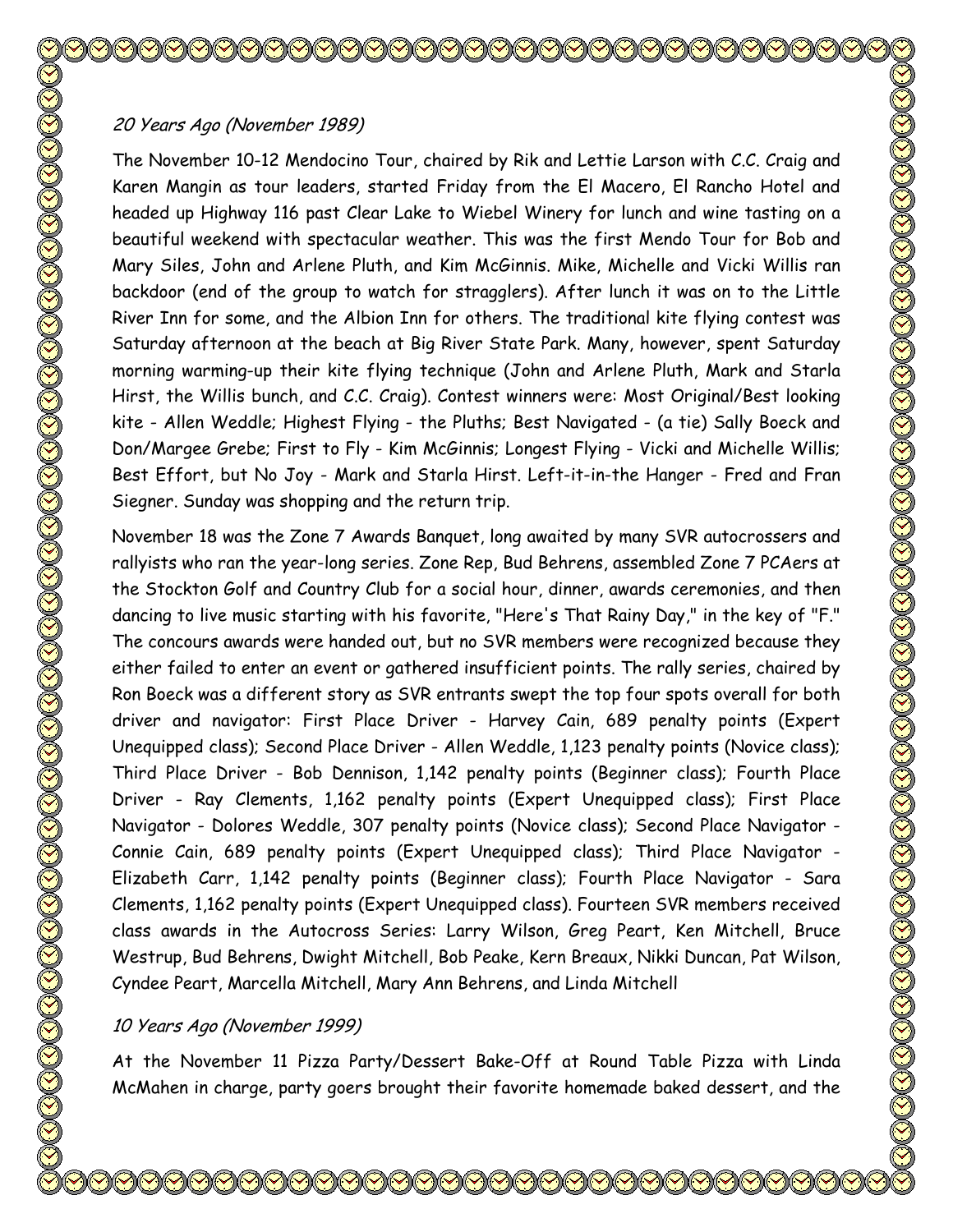lucky judges got to sample all entries to determine the winners. Entries with a holiday theme (Veteran's Day, Thanksgiving or Christmas) received bonus points. No tickets for Share-the-wealth? No problem - Rich McGlumphy came to the rescue with a little-known dollar bill serial number drill that proved more fun than the raffle. The Round Table crew served great pizza. About the bake-off. . .Karen Goffin won it with her Amaretto cake. Judges loved it. Best of show!

Thirty cars made the trek November 5-7 on the Mendocino Tour chaired by Rik and Lettie Larson. The group included many first timers: Witts, Adams, Doyles, Robinsons, Brandon and McKenzie, and Emily Lloyd. Old folks were there, too: Meuniers, McKees, Groves, and Vidmars. The tour from Mocha Joe's was led by Dan and Deb Catherwood and Rich Swenson and Judy Hanna. After reaching Little River Inn, the social gathering was held in Mike Willis' room. The next day, it was Dan and Deb Catherwood versus Tim and Susan Fleming in a golf match. Flemings won. The weather was looking good for the kite contest. So good in fact, Ron and Sally snuck out early to the headlands for high-wind testing, which did them no good because the venue was changed to the more sheltered State Park beach at Van Damme. Still good wind. Norb and Judi lost their kite (for a while) but retrieved it from across the highway, then lost it again (for good) stuck high in a tall tree. Mike Lommatzsch had a "killer-kite" which promptly killed a van. Tom Sisson had to "fishout" his shark kite from the river. On Monday, the Larsons, Murphys, and Barnes stayed an extra day while the rest of the group headed back on Highway 128.

## **DECEMBER**

# 30 Years Ago (December 1979)

The December 7th Christmas Party/Dinner at The Firehouse, 1112 Second Street, was the only SVR event scheduled for the last month of 1979. The top sirloin steak/baked potato dinner menu and music by the Modern Sounds DJ, Gene Orr, for dancing on the threecouple portable dance floor provided the background for the usual end-of-year awards made at the annual club gala. Activity Chair Stan Breyfogle presented the "Most Active New Member" award to first-year members George and Nona Morley. The "Most Active (old) Member" award went to Larry and Pat Wilson. Out-of-town SVR dual members present included Joe and Bev Riedhart, Ken and Tina Moore, and Howard and Marlene Souza from Yosemite Region; Jon Milledge and Glenn and Laquita Hills from Golden Gate Region; and Mike and Vicki Willis from Sierra Nevada Region who announced they would return, permanently, to Sacramento very soon. The partying continued well into the night with our Zone 7 Rep (and SVR member), Paul Bates, becoming nicely loosened up wearing his tie around his forehead backwards. Everyone missed Clint deWitt's red nomex Santa suit costume. And, under the heading of Dumbkopf News, the club couldn't pay the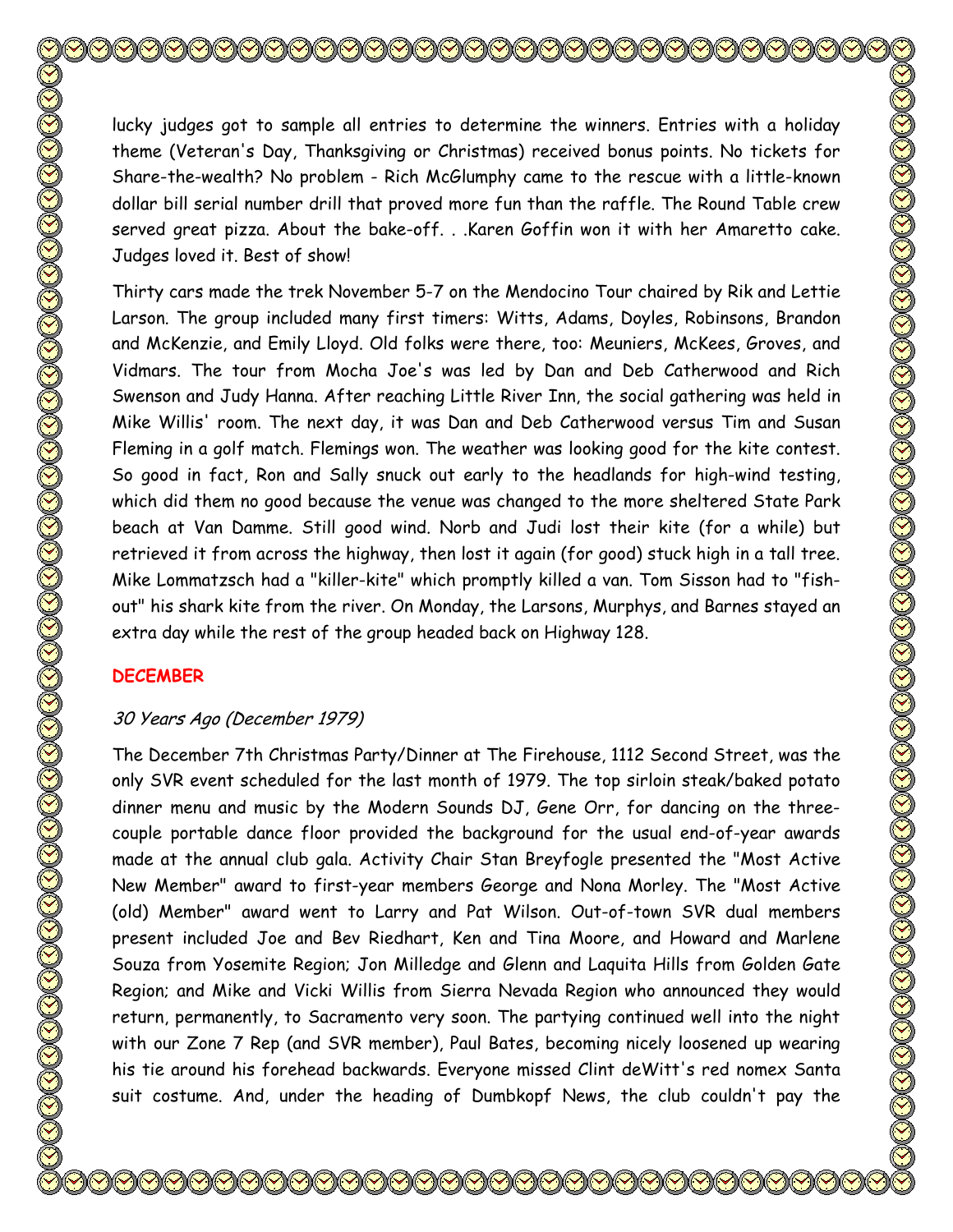Firehouse bill that night because event chair, Bess Feil, forgot to get a signed check from the club's outgoing treasurer, Paul Baldarelli, who was not present. Not long afterwards, the club's rules were changed to permit other board members to co-sign a check.

#### 20 Years Ago (December 1989)

The December 2 Christmas Party, chaired by Elizabeth Carr, was held in the Terrace Room of the Clarion Hotel on 16th Street, an old favorite place for special club occasions of that era. Dinner, dancing, awards, and recognition - the tried and true formula. This time, a great turnout of past has-beens as 11 of 27 past presidents were present along with the tuxedo bunch of Marv Smith, Jim McDade, Randy Vidmar, Harvey Cain, Kirk Bradford, Gary Thompson, Bob Berriman, Bob Peake, Steve Taggart, and Ron Boeck. Such splendor! Grace and Oran Crumley, PCA members since October 1958, left Paradise (the town) long enough to share the festivities. Founding-member John Muenier, and wife Betty had a shorter drive from Mokelumne Hill. Elizabeth Carr and her daughter, Amelia, did creative work on the table decorations, and Sally Boeck and Sara Clements did a fine job with door prizes for one and all. Ron Boeck was Santa. After dinner, the out-going board was honored for their great work in 1989 and, from outgoing president Randy Vidmar, each received a very nice Porsche tire gage. Randy in turn received a nifty robe good for cutting Zzzzs. The Event of the Year award, a lovely crystal vase, went to Alma and Gary Thompson for their smashing Tahoe Ski Tour in March. Rookies of the Year were Bob and Marion Berriman who also received a crystal vase. Pat and Larry Wilson received the President's Award. Then the party resumed with dancing.

Friday night, no fog or rain, just a nip in the air, and perfect for the December 15 Tambra's 2nd Annual Christmas Lights Tour, with Tom and Tambra Kroetz as co-chairs. The route included Christmas scenes on Agena Court and Dovewood Court. On Agena, Tambra assembled the Porsche Tone-deaf Traveling Glee Club for caroling. Singers(?) were Stieve and Grover Davidson, Steven and Karen and Cherie Taggart, Karen Mangin, Dave and Cathie Chandler, R.B. and Brett Chandler, Sally and Ron Boeck, Larry and Pat Wilson, Suzanne Plantz, Dolores and Allen Weddle, Dorren and Uta Unger, Ken and Marcella Mitchell, and others. They gave an underwhelming (no, make that, awful) rendition of seasonal carols. Then, after hitting Dovewood, it was back to the Kroetz home for a party.

#### 10 Years Ago (December 1999)

The December 4 SVR Christmas Party, Susan Fleming in charge, was held in the Terrace Room, Andiamo Restaurant, Sacramento, and party-goers brought new, unwrapped toys to be donated to the Twin Lakes Food Bank's Christmas Toy Drive. Over 60 people attended with many out-of-town guests (Niedels, Behrens, Mullineaux, Lommatzsch, Provasis)